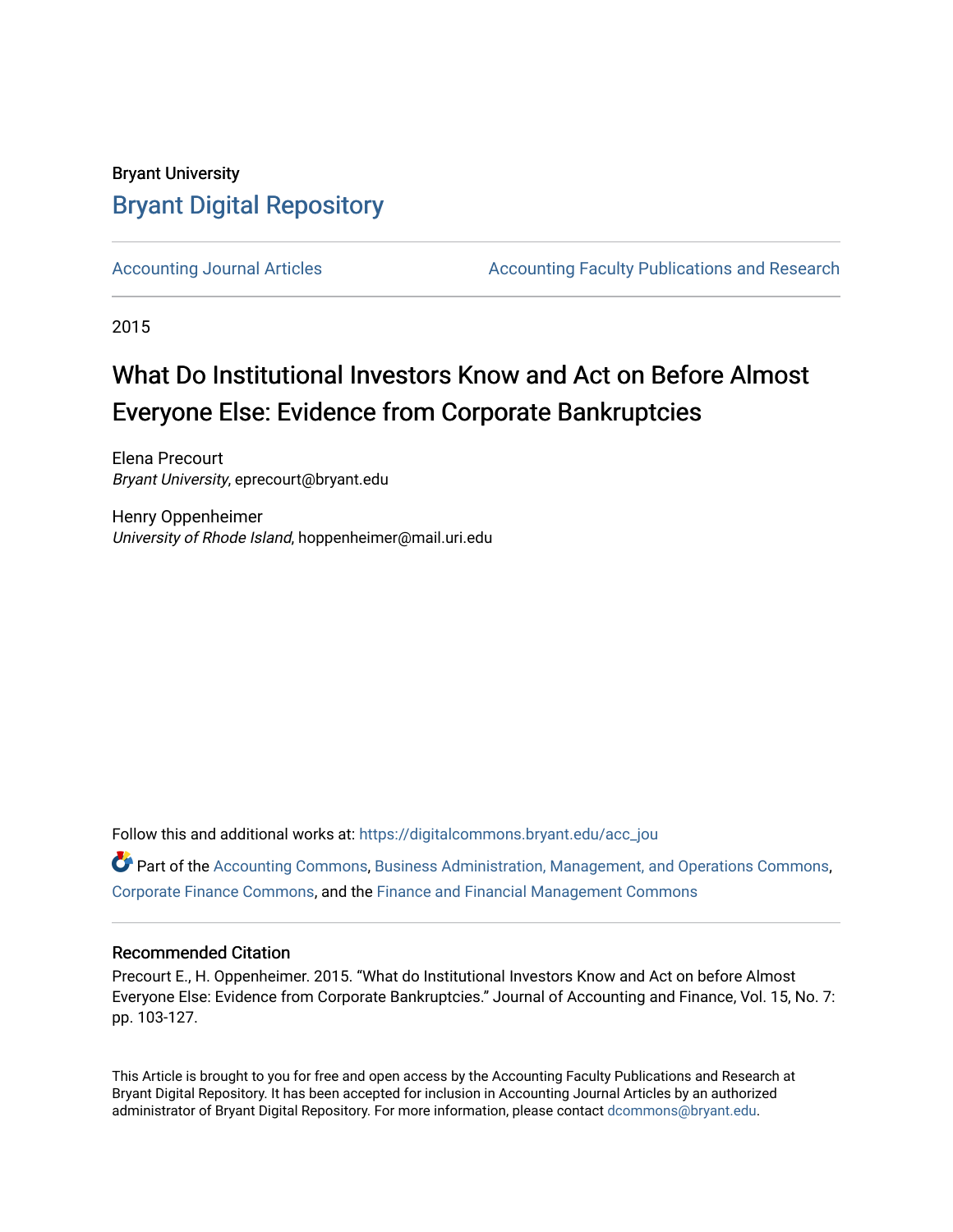# **What do Institutional Investors Know and Act on before Almost Everyone Else: Evidence from Corporate Bankruptcies**

## **Elena Precourt Bryant University**

## **Henry Oppenheimer University of Rhode Island**

Recommended Citation: Precourt E., H. Oppenheimer. 2015. "What do Institutional Investors Know and Act on before Almost Everyone Else: Evidence from Corporate Bankruptcies." *Journal of Accounting and Finance*, Vol. 15, No. 7: pp. 103-127.

*We analyze investment behavior of institutional managers who hold and trade shares of firms that file for bankruptcy. We find that during the five-year period preceding a bankruptcy filing, institutional investors (except those managing investment companies) are net buyers with a positive abnormal net number of shares traded during the period. Institutional managers start to sell shares of bankrupt firms sooner in some firms than in others; these earlier sales are of smaller firms with weaker operating performance, and lower equity risk. We do not find evidence that institutional stockholders trade strategically and avoid material price declines before they occur.*

#### **I. INTRODUCTION**

An informed investor is compensated for the costly investigation into asset value by his or her ability to identify and acquire assets that yield greater potential returns on the investments (Rock, 1986).<sup>1</sup> Some academics argue that institutional investors are prone to behave rationally and to appear as "intelligent" investors who stabilize security prices by offsetting irrational trades by individual investors (Lakonishok, et al., 1994). Because of the size of the investments and their time horizons,2 institutional investors have strong incentives to gather costly information about firms whose shares they acquire for their portfolios and to decide whether contemporaneous weak performance is an indication of poor firm quality or a result of desirable long-term firm investment (Admati, et al., 1994), Maug, 1998, Edmans, 2009).

In this paper we analyze the investment behavior of institutional investors. We examine quarterly changes in their investment holdings of firms during five years prior to these firms filing for reorganization. The existing empirical literature on institutional trading does not provide concrete evidence as to how sophisticated the investment strategies are that institutions employ in their overall trading. While some researchers argue that institutional investors are capable of picking winners and exhibit fully rational herding behavior that promotes price discovery and predicts stock returns (Nofsinger and Sias, 1999, Sias, 2004), others conclude that managers mechanically acquire stocks with certain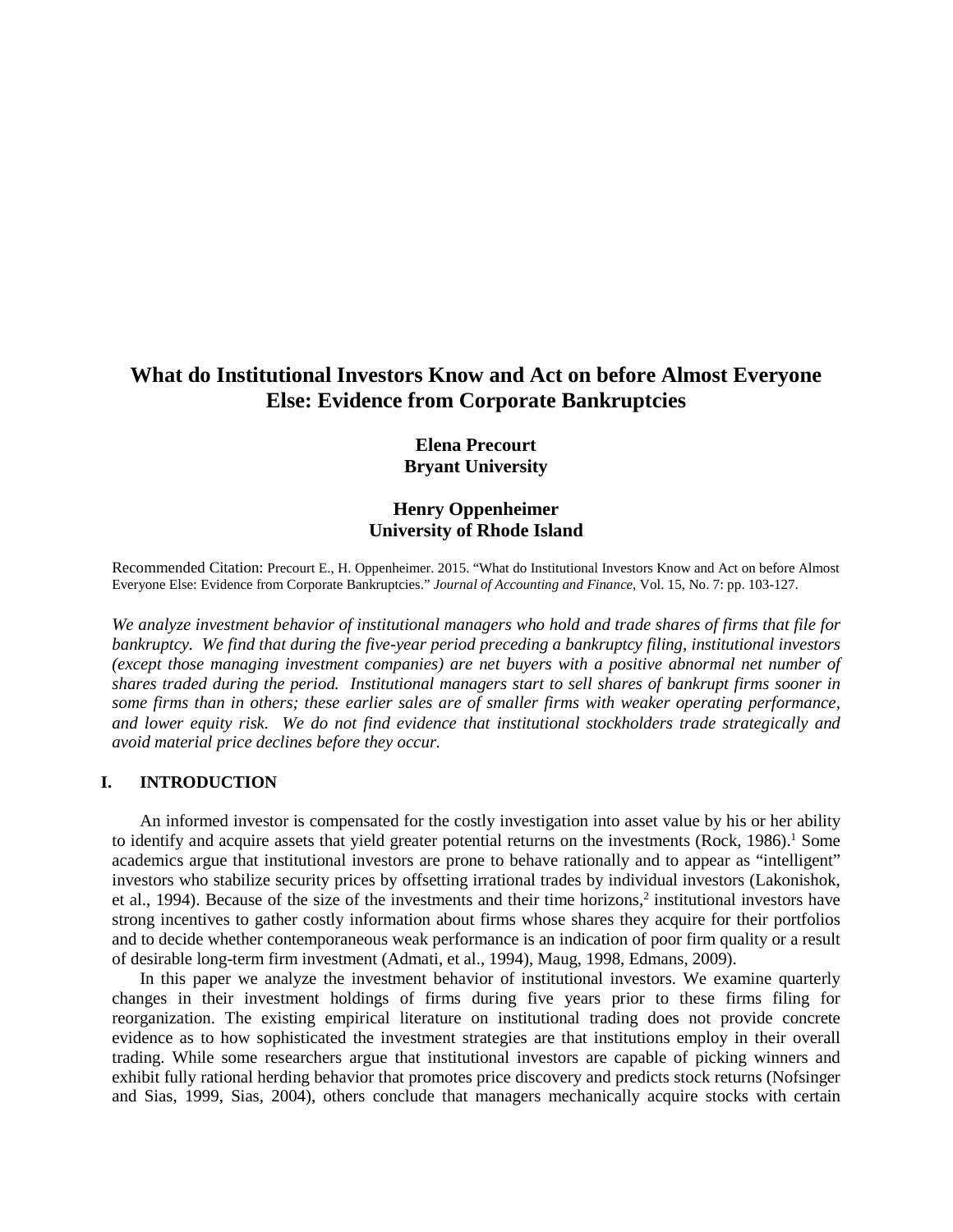desirable characteristics and price levels (Falkenstein, 1996) and irrationally engage in herding causing temporary price bubbles (Dreman and Lufkin, 2000) and future price corrections (Gutierrez and Kelley, 2009). Irrespective, we can, to this point, find no empirical evidence relevant to institutional holdings/trading of companies as they approach bankruptcy.

It is well established that the investment returns of firms in financial distress are invariably quite negative and equity holders suffer significant capital losses starting several years prior to Chapter 11 filings (Clark and Weinstein, 1983). Firms usually start experiencing financial difficulties long before petitioning for reorganization in the federal court by filing Chapter 11 (Altman, 1968, Aharony, Jones, and Swary, 1980, Clark and Weinstein, 1983) and investors continue to suffer sizable losses up to the time of filing (Clark and Weinstein, 1983). Aharony, et al. (1980) observe a negative cumulative differential portfolio return starting roughly four years before bankruptcy with investors having to continuously adjust for declining solvency over the four-year period.

We examine the investment behavior of institutional investors in light of two contrasting pieces of evidence: (1) institutional investors possess valuable information and act as informed investors and (2) they invest in securities of distressed firms, possibly disregarding the empirical evidence that these investments lack profitability and result in significant capital losses.<sup>3</sup> The analysis presented in this paper is intended to provide a first examination of whether institutional investors utilize information they acquire to accurately time transactions during the five years prior to Chapter 11 filings. If institutional investors accurately process valuable information they possess (or should possess) regarding the future stock performance of the firms in which they invest, we conjecture that because of their in-depth knowledge they would engage in sell-offs prior to the filings. Timing of a sell-off, however, is of a greater importance than the mere fact that the investors dispose of the holdings sometime during the five-year period. Do the institutional investors divest long before a struggling firm goes under, prior to its share price significantly declining? Or do they hold on to the shares of distressed firms until it is well established that bankruptcy is inevitable (thus, achieving the same negative results as other investors)? In addition, do institutions behave differently if other institutional managers are holding shares of the same firms and does the magnitude of these (other institutional) holdings matter?<sup>4</sup> We attempt to answer these questions and expect to observe investment behavior that closely resembles that of corporate insiders, when the latter sell (postpone purchase) before significant stock-price decreases and buy (postpone sales) before significant price increases (Jaffe, 1974, Seyhun, 1986, Seyhun and Bradley, 1997).

The remainder of our paper is structured as follows. In Section II, we provide the necessary background on the trading behavior of institutional investors. In Section III, we present our hypotheses. In Section IV, we describe our data and in Section V, we develop our test methodology and report regression results. Section VI concludes our paper.

#### **II. BACKGROUND ON THE INVESTMENT BEHAVIOR OF INSTITUTIONAL INVESTORS**

Most large shareholders are institutional investors, rather than individual investors. Further, in many firms these large investors own substantial stakes. Institutional shareholders actively monitor firms in which they invest. Monitoring is costly and more difficult for smaller investors (Black, 1992, Wahal, 1996, DelGuercio and Hawkins, 1998, Gillan and Starks, 2000, Noe, 2002, Woidtke, 2002, Cremers and Nair, 2005, and Almazan, et al., 2005). However, the extent of the institutional investors' monitoring may be limited by the free-rider problem due to the private cost of monitoring (Shleifer and Vishny, 1986), fiduciary duties and responsibilities (Badrinath, et al., 1989, Gillan and Starks, 2000), and potential business relations with the firms (banks, insurance companies, and trusts are especially sensitive to this issue) (Brickley, Lease, and Smith, 1988).

Arbel, et al. (1983) find that institutions typically avoid investing in thinly traded stock and in firms with small capitalizations. Institutional investors avoid taking greater risks associated with investment in small firms such as greater return volatility and lower liquidity. These constraints that affect investment decisions of institutions may lead to market segmentation, herding behavior, and continuous neglect of certain securities (Arbel, et al., 1983, Nofsinger and Sias, 1999). Similarly, Falkenstein (1996) believes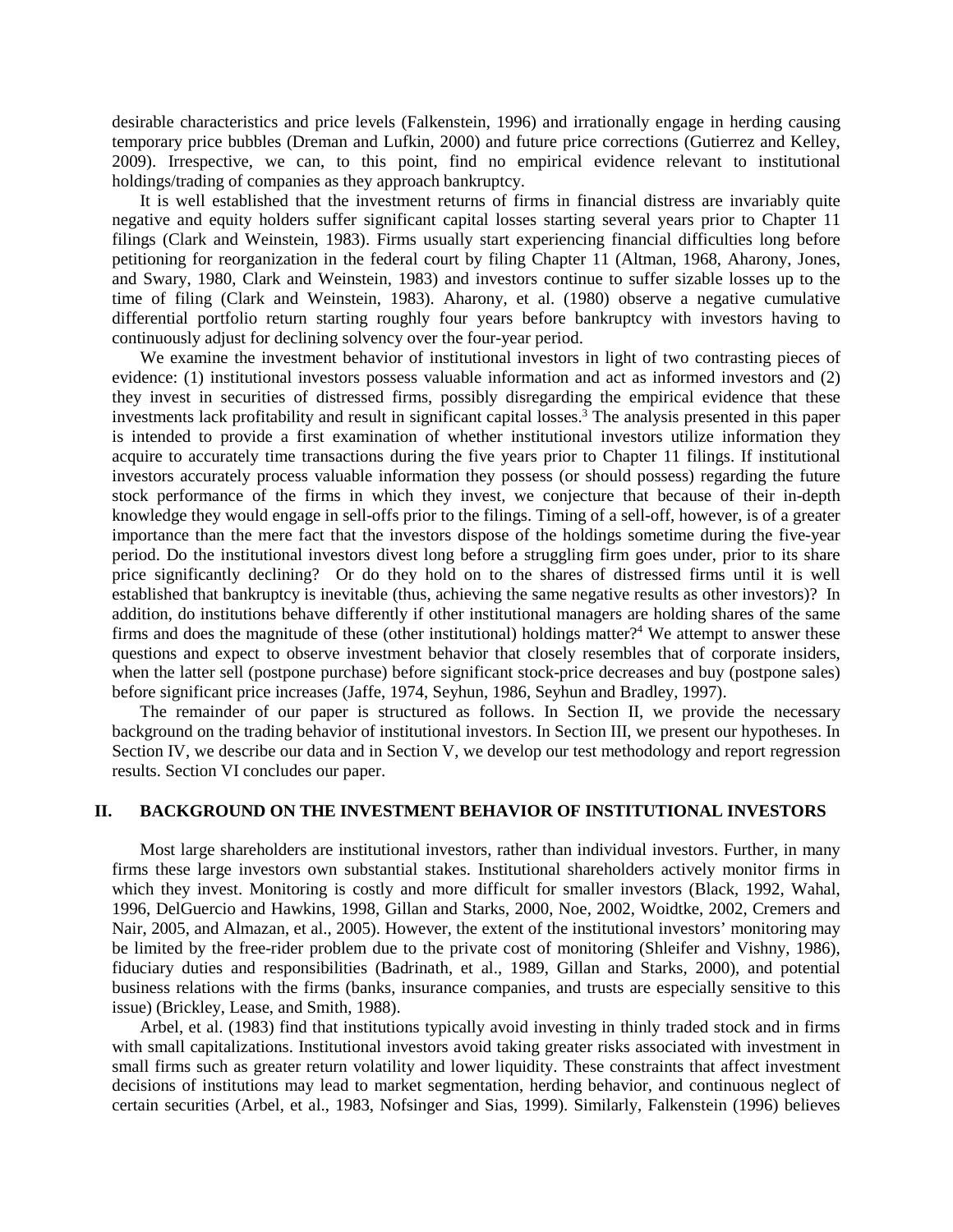that managers acquire stocks with certain desirable characteristics and price levels. He observes that managers have preference for stocks with high visibility and low transaction costs and avoid investments with low idiosyncratic volatility.<sup>5</sup>

Institutional investors engage in positive-feedback trading, and institutional herding<sup>6</sup> impacts share prices more than the herding behavior of individual investors (Nofsinger and Sias, 1999, Sias, 2004, Choi and Sias, 2008). Nofsinger and Sias (1999) find that securities institutional investors add to their portfolios outperform those they sell and that this phenomenon does not stem from momentum strategies. They conclude that institutions' herding behavior is fully rational and observe no evidence of returns reversal in the two years following the herding period. Sias (2004) complements this literature on institutional herding by demonstrating that the fraction of institutions buying securities in a quarter positively correlates with the demand for the securities in the previous quarter, directly evidencing herding behavior. He finds that herding promotes price discovery and correctly predicts stock returns.

In contrast, Gutierrez and Kelley (2009) find that stocks with "buy" herds realize negative abnormal returns two to three years after the herding. This finding suggests that buy herds cause overvaluation and result in future price correction and this contrasts with earlier conclusions that herding promotes price discovery. Gutierrez and Kelley (2009) do not observe the same relation between "sell" herds and future returns; the "sell" herds do not predict future returns. They explain these asymmetric findings for "buy" and "sell" herds by concluding that price impact of the latter is temporary, while price impact of the former is permanent.

Alternatively, some researchers suggest that institutional herding is a result of irrational psychological behavior and causes temporary price bubbles (Dreman and Lufkin, 2000). Scharfstein and Stein (1990) describe managers' herding and feedback trading as a fad often encouraged by agency problems: "Managers simply mimic the investment decisions of other managers, ignoring substantive private information" (Scharfstein and Stein, 1990, p. 465).

Several researchers provide evidence that higher institutional ownership has an effect on stock prices and returns (Brown and Brooke, 1993, Gompers and Metrick, 2001), negatively impacts bid-ask spreads (Jennings, et al., 2002), and negatively (positively) correlates with stock return volatility among nondividend (dividend) paying stocks (Rubin and Smith, 2009). Gompers and Metrick (2001) find that institutions demand stock characteristics that differ from the rest of the market: "Institutions invest in stocks that are large, more liquid, and have had relatively low returns during the previous year" (pp. 1-2). They state that the increase in institutional share holdings of large stocks leads to higher demand for large, more liquid stocks, thereby affecting stock market prices and returns. Consistent with the research findings that support managers' superior investment abilities, Gompers and Metrick (2001) present evidence that level of institutional ownership forecasts returns, with forecasting power the strongest when institutional inflows are the highest.

## **III. DEVELOPMENT OF HYPOTHESES**

From extant literature we gather that institutions avoid investing in illiquid and risky securities and prefer investing in shares of large firms. Institutions favor stocks with high visibility and low transaction costs. We also know that institutions exhibit herding behavior and engage in a positive-feedback trading. To determine factors that influence institutional investors' trading of the securities of the firms approaching bankruptcy, we develop and test the following hypothesis:

H1: Institutional investors delay selling shares of bankrupt firms that are larger, more liquid, less risky, less levered, and are more heavily held by other institutional investors. They also favor investments with relatively stronger market and operating performances than the rest of the firms.

It is important to learn when the institutional investors' buying and selling of individual firms occurs. Thus, we offer a hypothesis that examines the relation between the timing of institutional investors' trading and security returns. We analyze institutions' investment behaviors and determine whether they sell the investments before the stock price declines and purchase the shares after the stock price has fallen.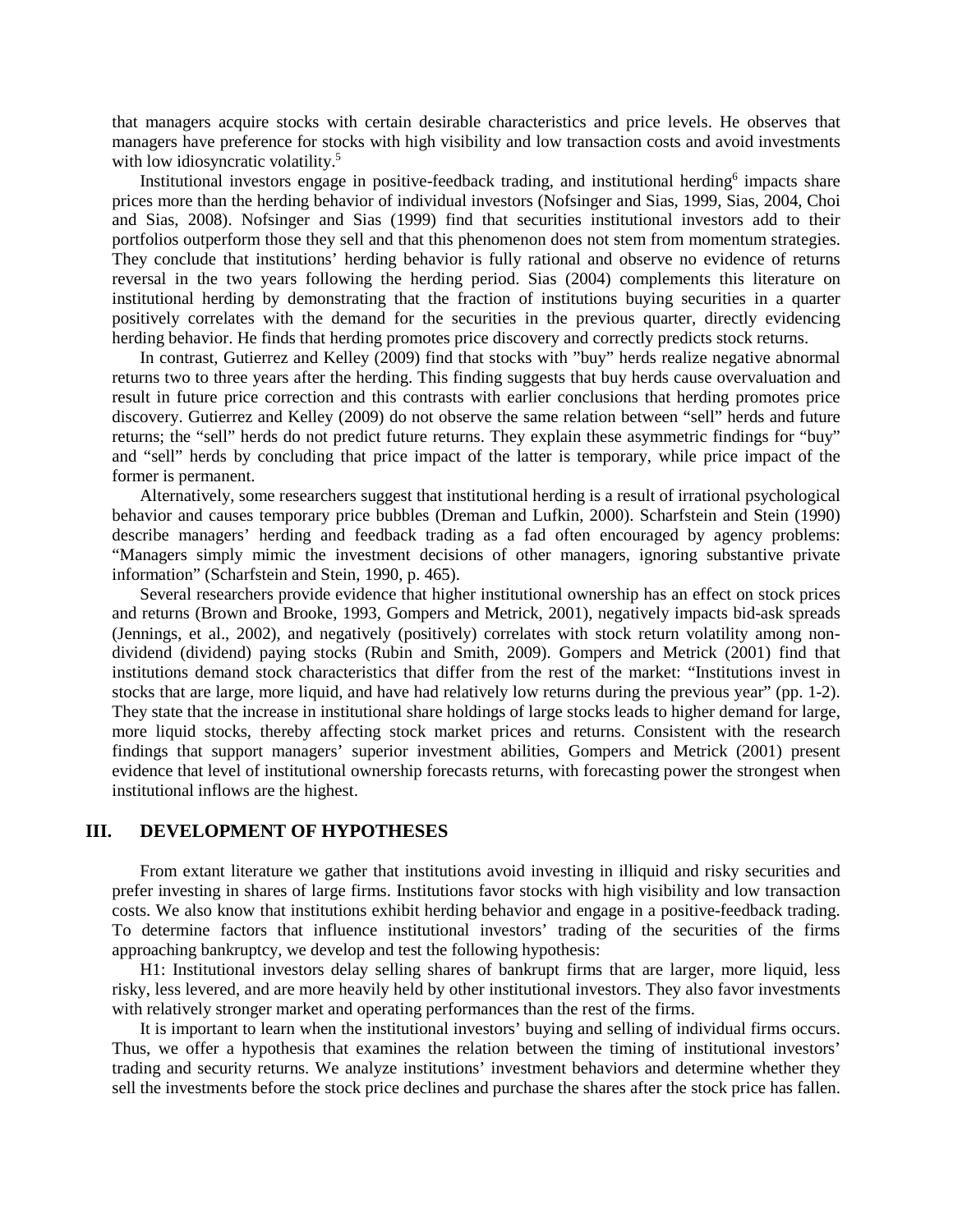If the selling occurs after the price declines, then the institutional managers would incur losses just as other shareholders would with investments in the securities of the same firms. Hence:

H2: Institutional investors sell shares of distressed firms to avoid capital losses. This behavior is similar to that of insiders, when they sell (postpone purchases) before significant stock-price decreases and buy (postpone sales) before significant price increases.

### **IV. SAMPLE SELECTION AND DATA ANALYSIS**

#### **i. Firm Characteristics and Institutional Ownership**

We use *Thompson Financial Services SDC Platinum* database to obtain our sample of U.S. firms that filed for Chapter 11 reorganization and emerged from bankruptcy during the period of October 1993 through December 2011. The total initial sample consists of 1,831 firms filing for reorganization during this period. We do not restrict the sample by industry or regulatory requirements.

Institutions are required to file 13f forms with the Securities and Exchange Commission (SEC) on a quarterly basis.7 Using a sample of 13f quarterly filings obtained from Thomson Reuters' Institutional (13f) Holdings – s34, we analyze changes in institutional holdings for firms filing and emerging from bankruptcy between 1993 and 2011 during the five years (twenty quarters) preceding the filings.<sup>8</sup> Thomson Reuters does not provide net change holdings for the institutions no longer filing 13f forms with the SEC; instead the data provider reports zero change in holdings for these institutions. To address this issue, we calculate the sell-off amounts as a negative of the prior quarter's holdings and report them as a net change for the quarter when no 13f report is filed with the SEC for the first time.<sup>9</sup> After identifying firms in the initial sample whose shares were held by institutional investors during the 1988-2011 period, our sample is reduced from 1,831 firms to 1,142 firms.<sup>10</sup> During the twenty-quarter period we consider for each firm, most of the firms were held by more than one manager resulting in 124,844 quarterly institutional holding observations for the  $1,142$  firms in the sample.<sup>11</sup>

We utilize Compustat to obtain the accounting related data and derive several performance measure ratios using the data.12 We use Center for Research in Security Prices (CRSP) to obtain stock market related data. Following Seyhun and Bradley's (1997) methodology to capture shares' abnormal performance we determine market-adjusted abnormal return as quarterly holding period return adjusted for the NYSE/Amex/Nasdaq value-weighted return and share turnover as trading volume divided by total shares outstanding. Market adjusted returns capture the extent of underperformance of shares of the firms approaching bankruptcy and are used in studies similar to ours (Seyhun and Bradley, 1997, Brav, et al., 2000, Kadiyala and Rau, 2004). We also report trading volume and bid-ask spread obtained from CRSP.

| Panel A: Firm Characteristics  |                |         |           |          |           |          |  |  |  |
|--------------------------------|----------------|---------|-----------|----------|-----------|----------|--|--|--|
| Time horizon (in years):       | $-5$           |         | $-4$      |          | $-3$      |          |  |  |  |
|                                | Median<br>Mean |         | Mean      | Median   | Mean      | Median   |  |  |  |
| <b>Performance indicators:</b> | $(n=563)$      |         | $(n=636)$ |          | $(n=667)$ |          |  |  |  |
| Total assets (\$ mill)         | 1,142.690      | 134.361 | 1,181.950 | 134.674  | 1,316.860 | 159.204  |  |  |  |
| Sales (\$ mill)                | 528.105        | 120.034 | 536.977   | 113.172  | 573.207   | 124.006  |  |  |  |
| Sales/totla assets             | 1.192          | 1.033   | 1.141     | 0.953    | 1.101     | 0.901    |  |  |  |
| <b>Operating ROA</b>           | $-0.294$       | 0.068   | $-0.108$  | 0.060    | $-0.123$  | 0.054    |  |  |  |
| <b>ROA</b>                     | $-0.427$       | 0.000   | $-0.231$  | $-0.012$ | $-0.305$  | $-0.039$ |  |  |  |
| Total liabilities/total assets | 0.794          | 0.639   | 0.737     | 0.667    | 0.888     | 0.696    |  |  |  |
| Market debt/equity ratio       | 9.335          | 1.095   | 4.423     | 1.242    | 6.473     | 1.326    |  |  |  |

**TABLE 1 DESCRIPTIVE STATISTICS FOR THE SAMPLE FIRMS**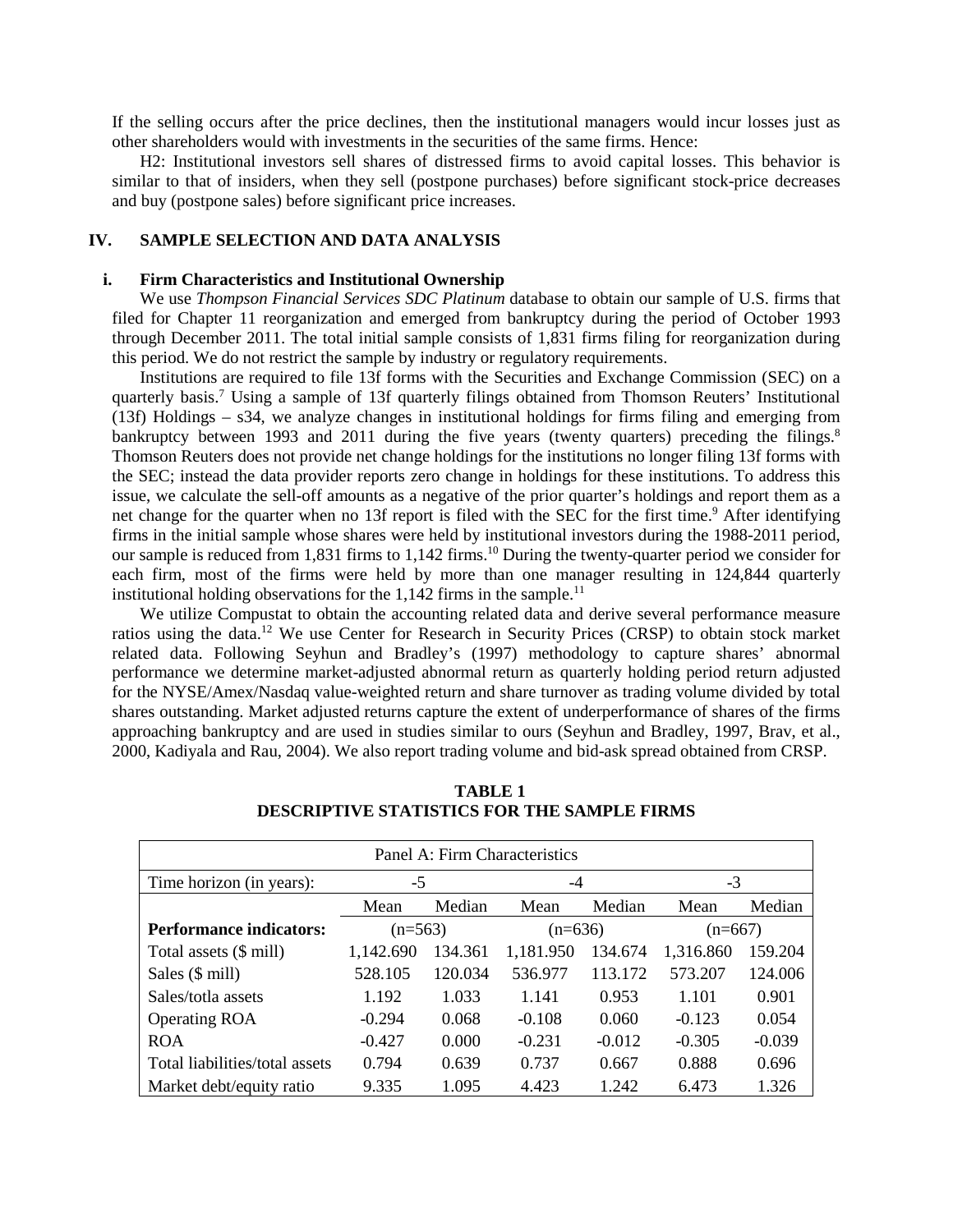# **(TABLE 1, Panel A continues)**

| Time horizon (in years):          | -5       |           | $-4$      |          | $-3$      |          |  |
|-----------------------------------|----------|-----------|-----------|----------|-----------|----------|--|
|                                   | Mean     | Median    | Mean      | Median   | Mean      | Median   |  |
| Current ratio                     | 2.698    | 1.665     | 2.732     | 1.669    | 2.475     | 1.635    |  |
| Cash ratio                        | 0.892    | 0.169     | 0.997     | 0.164    | 0.865     | 0.155    |  |
| Altman Z-score                    | 2.080    | 2.357     | 2.776     | 2.093    | 0.951     | 1.710    |  |
| Volatility                        | 0.564    | 0.574     | 0.571     | 0.560    | 0.671     | 0.600    |  |
| Market-adjusted return            | $-0.002$ | $-0.012$  | $-0.004$  | $-0.014$ | $-0.008$  | $-0.018$ |  |
|                                   |          |           |           |          |           |          |  |
| <b>Market characteristics:</b>    |          | $(n=225)$ | $(n=285)$ |          | $(n=377)$ |          |  |
| Market value of equity (\$ mill.) | 354.965  | 108.302   | 373.715   | 97.463   | 432.532   | 85.684   |  |
| B/M ratio                         | 0.046    | 0.523     | 0.283     | 0.568    | $-0.295$  | 0.503    |  |
| Trading volume (thousands)        | 54.506   | 12.882    | 61.987    | 15.196   | 75.046    | 17.606   |  |
| Share turnover                    | 0.001    | 0.001     | 0.001     | 0.001    | 0.002     | 0.001    |  |
| Bid-ask spread                    | 0.569    | 0.305     | 0.339     | 0.250    | 0.388     | 0.255    |  |

| Time horizon (in years):       | $-2$      |          | $-1$      |          | $\theta$  |          |
|--------------------------------|-----------|----------|-----------|----------|-----------|----------|
|                                | Mean      | Median   | Mean      | Median   | Mean      | Median   |
| <b>Performance indicators:</b> | $(n=656)$ |          | $(n=481)$ |          | $(n=129)$ |          |
| Total assets (\$ mill)         | 1,545.650 | 174.900  | 2,316.000 | 156.513  | 844.058   | 205.622  |
| Sales (\$ mill)                | 590.159   | 150.378  | 788.164   | 165.593  | 622.449   | 284.091  |
| Sales/totla assets             | 1.153     | 0.932    | 1.342     | 1.065    | 1.388     | 1.255    |
| <b>Operating ROA</b>           | $-0.369$  | 0.022    | $-0.710$  | $-0.021$ | $-0.308$  | 0.018    |
| <b>ROA</b>                     | $-0.484$  | $-0.092$ | $-1.165$  | $-0.227$ | $-0.434$  | $-0.300$ |
| Total liabilities/total assets | 1.132     | 0.743    | 2.081     | 0.891    | 1.766     | 1.096    |
| Market debt/equity ratio       | 16.941    | 2.081    | 51.869    | 6.447    | 213.518   | 79.535   |
| Current ratio                  | 2.021     | 1.542    | 1.322     | 0.934    | 3.407     | 1.344    |
| Cash ratio                     | 0.583     | 0.121    | 0.331     | 0.070    | 1.339     | 0.131    |
| Altman Z-score                 | 1.411     | 1.234    | $-3.945$  | $-0.158$ | $-5.191$  | $-0.399$ |
| Volatility                     | 0.685     | 0.635    | 0.780     | 0.698    | 0.786     | 0.660    |
| Market-adjusted return         | $-0.036$  | $-0.044$ | $-0.097$  | $-0.103$ | $-0.189$  | $-0.239$ |
| <b>Market characteristics:</b> | $(n=446)$ |          | $(n=354)$ |          | $(n=94)$  |          |
| Market value of equity (\$     |           |          |           |          |           |          |
| mill.)                         | 426.250   | 62.675   | 349.341   | 22.526   | 96.913    | 4.640    |
| B/M ratio                      | $-1.158$  | 0.457    | $-11.221$ | 0.240    | $-82.031$ | $-3.434$ |
| Trading volume                 |           |          |           |          |           |          |
| (thousands)                    | 99.636    | 19.941   | 158.554   | 23.336   | 498.382   | 35.548   |
| Share turnover                 | 0.002     | 0.001    | 0.002     | 0.001    | 0.004     | 0.002    |
| Bid-ask spread                 | 0.359     | 0.262    | 0.285     | 0.180    | 0.211     | 0.188    |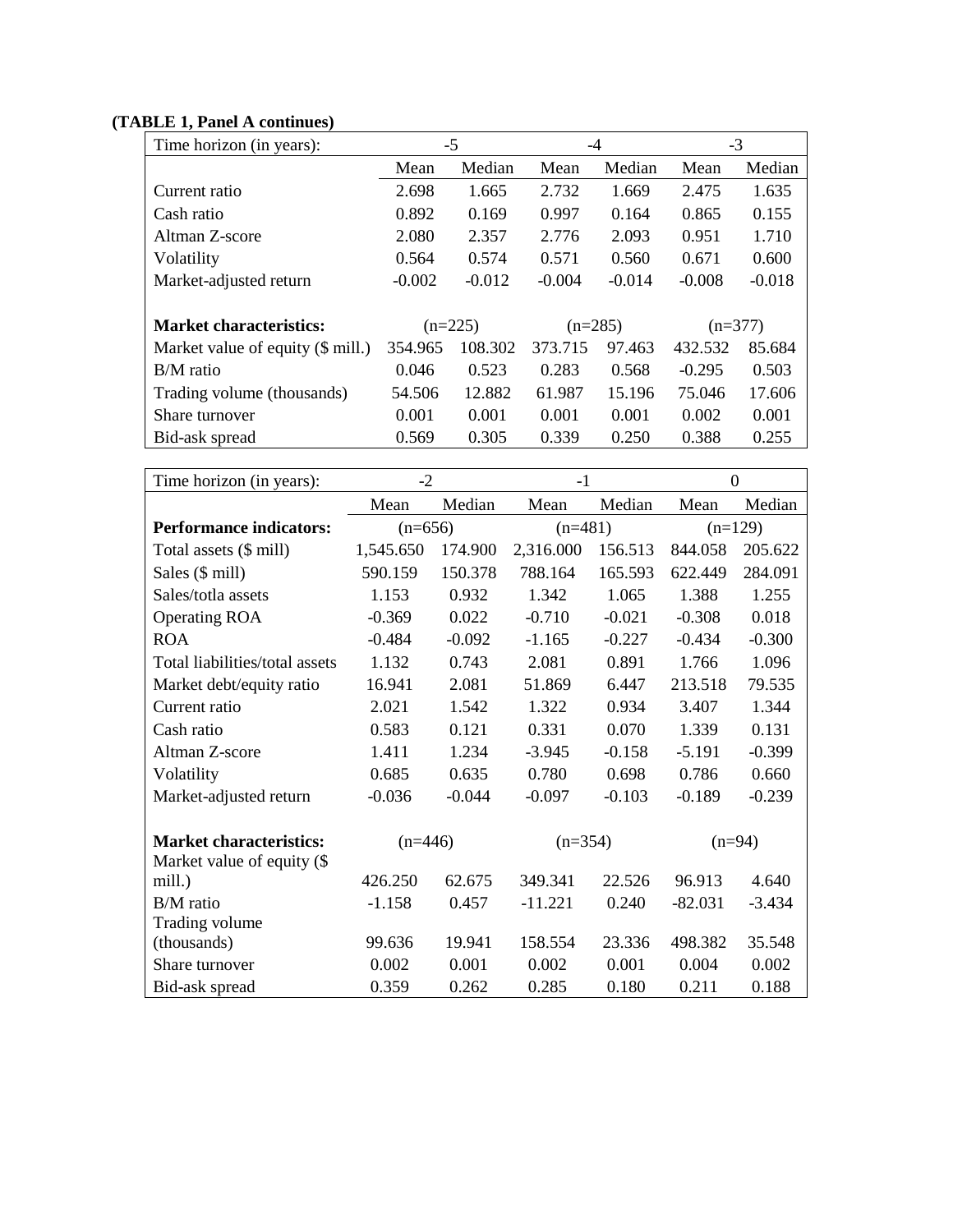# **(TABLE 1 continues)**

| Panel B: Institutional Ownership                                         |            |        |      |            |      |           |  |  |
|--------------------------------------------------------------------------|------------|--------|------|------------|------|-----------|--|--|
| Time horizon (in quarters):                                              | $-20, -17$ |        |      | $-16, -13$ |      | $-12, -9$ |  |  |
|                                                                          | Mean       | Median | Mean | Median     | Mean | Median    |  |  |
|                                                                          | $(n=582)$  |        |      | $(n=667)$  |      | $(n=780)$ |  |  |
| All 13(f) institutions as a percentage of all shares<br>outstanding      | 32%        | 27%    | 32%  | 26%        | 31%  | 25%       |  |  |
| Largest institution as a percentage of all<br>institutional holdings     | 37%        | 28%    | 38%  | 29%        | 41%  | 32%       |  |  |
| Largest 5 institutions as a percentage of all<br>institutional holdings  | 73%        | 75%    | 74%  | 75%        | 75%  | 78%       |  |  |
| Largest 10 institutions as a percentage of all<br>institutional holdings | 85%        | 92%    | 86%  | 93%        | 87%  | 94%       |  |  |

| Time horizon (in quarters):                                              | $-8, -5$ |           |      | $-4, -1$  | Ouarter 0 |           |
|--------------------------------------------------------------------------|----------|-----------|------|-----------|-----------|-----------|
|                                                                          | Mean     | Median    | Mean | Median    | Mean      | Median    |
|                                                                          |          | $(n=885)$ |      | $(n=913)$ |           | $(n=881)$ |
| All 13(f) institutions as a percentage of all shares<br>outstanding      | 29%      | 21%       | 21%  | 13%       | 8%        | 3%        |
| Largest institution as a percentage of all<br>institutional holdings     | 44%      | 35%       | 50%  | 43%       | 66%       | 66%       |
| Largest 5 institutions as a percentage of all<br>institutional holdings  | 77%      | 82%       | 83%  | 91%       | 95%       | 100%      |
| Largest 10 institutions as a percentage of all<br>institutional holdings | 88%      | 96%       | 92%  | 99%       | 98%       | 100%      |

| Panel C: Ownership by Manager Type |            |        |      |            |           |           |  |
|------------------------------------|------------|--------|------|------------|-----------|-----------|--|
| Time horizon (in quarters):        | $-20, -17$ |        |      | $-16, -13$ | $-12, -9$ |           |  |
|                                    | Mean       | Median | Mean | Median     | Mean      | Median    |  |
|                                    | $(n=582)$  |        |      | $(n=667)$  |           | $(n=780)$ |  |
| $1 =$ Banks                        | 5%         | 2%     | 5%   | 2%         | 5%        | 2%        |  |
| 2=Insurance companies              | 2%         | 1%     | 2%   | $1\%$      | 2%        | 1%        |  |
| 3=Investment co. and their mgrs    | 5%         | 2%     | 4%   | 2%         | 5%        | 2%        |  |
| 4=Independent inv. advisors        | 17%        | 12%    | 17%  | 13%        | 18%       | 14%       |  |
| 5=All others                       | 3%         | 0%     | 3%   | $1\%$      | 4%        | 1%        |  |

| Time horizon (in quarters):     | $-8, -5$       |       | -4. -1 |           | Quarter 0 |           |
|---------------------------------|----------------|-------|--------|-----------|-----------|-----------|
|                                 | Median<br>Mean |       | Mean   | Median    | Mean      | Median    |
|                                 | $(n=885)$      |       |        | $(n=913)$ |           | $(n=881)$ |
| $1 =$ Banks                     | 5%             | 2%    | 4%     | 2%        | 2%        | 0%        |
| 2=Insurance companies           | 2%             | $1\%$ | 2%     | $0\%$     | $0\%$     | 0%        |
| 3=Investment co. and their mgrs | 4%             | 2%    | 3%     | $1\%$     | 1%        | 0%        |
| 4=Independent inv. advisors     | 17%            | 13%   | 14%    | 9%        | 6%        | 2%        |
| $5 =$ All others                | $1\%$<br>5%    |       | 4%     | 1%        | 1%        | $0\%$     |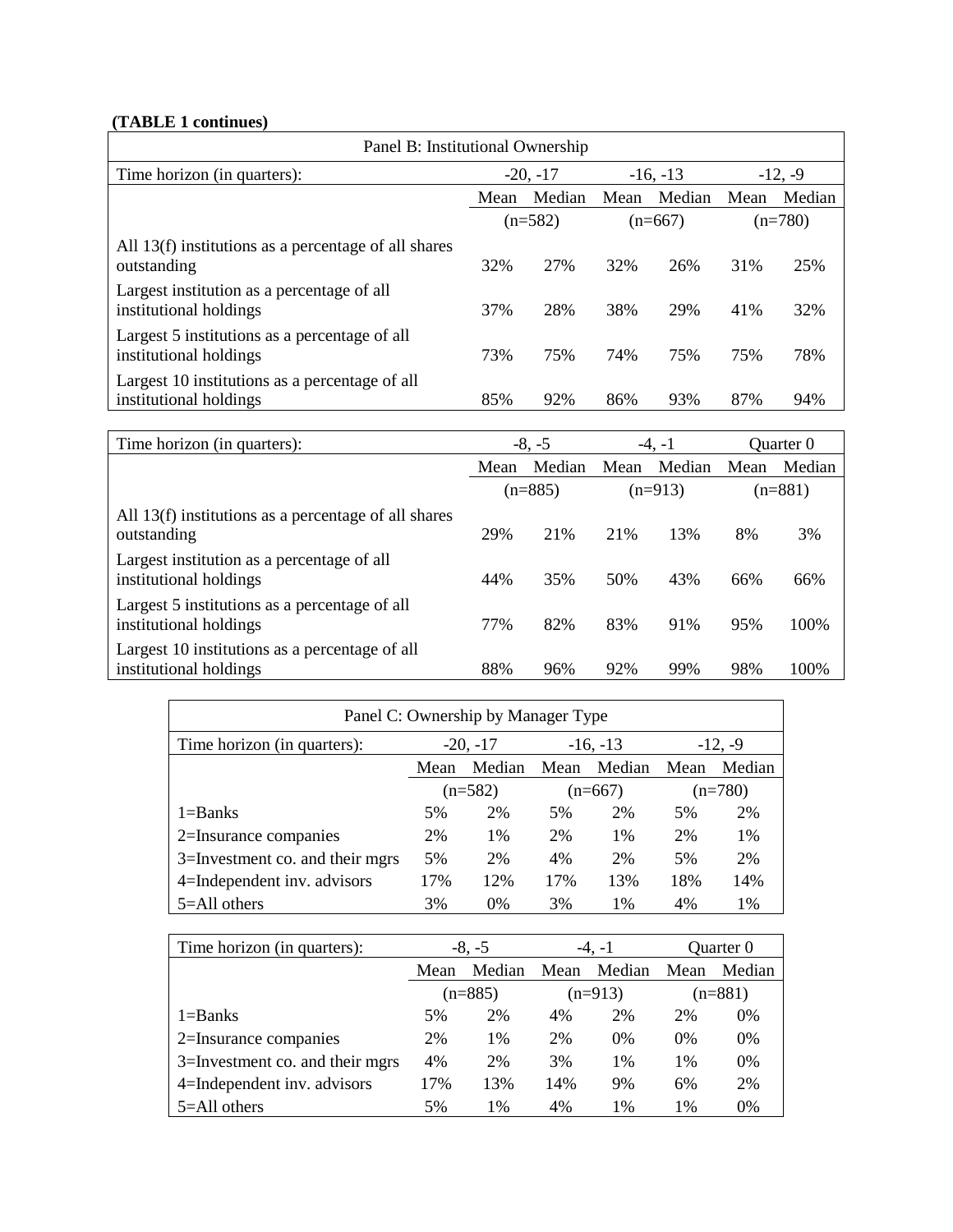**NOTES**: This table presents firm characteristics and institutional ownership descriptive statistics for the sample of 124,844 quarterly institutional holding observations for 1,142 firms that file Chapter 11 and emerge from bankruptcy reorganization between October 1993 and December 2011. The sample of 13f quarterly holdings is obtained for the period starting in the fourth quarter of 1988 (or five years preceding the earliest Chapter 11 filing in our sample) through the third quarter of 2011 (or quarter of the latest filing in the sample). Data on performance characteristics is obtained from Compustat and CRSP. Data on quarterly institutional (13f) holdings comes from Thomson Reuters' Institutional (13f) Holdings – s34. Panel A reports total assets (in millions of \$), sales (in millions of dollars), and several performance related ratios. Panel B includes data on institutional ownership reported for the five time horizons, consisting of four quarters each, and for quarter 0, quarter of filing. The ownership in the panel is reported for all 13f filers as a percentage of shares outstanding, and for three size-type ownership categories as a percentage of total shares owned by institutions – the largest, the largest five, and the largest ten. Panel C breaks down the data by time horizons and by manager types: 1=banks, 2=insurance companies, 3=investment companies and their managers, 4=independent investment advisors, and 5=all others. The ownerships for each manager type are reported as percentages of total shares outstanding. In parenthesis, n is a number of observations.

In Panel A of Table 1 we provide descriptive statistics for the sample firms. We report annual measures starting with year t-5, where year t=0 is the year of bankruptcy filing. While the median market value starts declining significantly in year t-4, the mean market value does not decline significantly until year t-1, suggesting there are many large firms in the sample that actually have an increase in the value during the period prior to a bankruptcy filing.<sup>13</sup> Both mean and median total assets and sales increase from t-5 through t-1 and median total assets and sales are higher at t=0 than in any other year. The firms become more levered from year t-4 to year t-1 (both mean and median debt-to-assets ratio increase during this period) with the ability to meet current obligations (measured by current and cash ratios) declining during this period, especially from t-3 on.<sup>14</sup> The firms also struggle operationally–both mean and median operating ROA and ROA are decreasing from year t-4 to year t-1.15 The debt-to-equity ratio grows steadily from year t-4 to year t-1 and increases dramatically from year t-1 to year t=0. The firms' median book-to-market ratios are below unity for all years presented in the table and are decreasing starting in year t-4. Mean and median Altman's Z-scores fall below 1.8, the upper limit of the range for high probability of bankruptcy, in year t-3 and continue to decline. By most operational measures there are ample financial data suggesting firms are in deep trouble. Finally, trading volume and share turnover increase gradually earlier in the five-year period and then sharply as bankruptcy filing approaches.

In Panels B and C, we summarize characteristics of and changes in institutional ownership during the five-year period. We report means and medians of ownership percentages for various institutional groups. To obtain the results in Panel B, we determine quarterly institutional ownerships of each security and then average them for the four quarters of each year prior to a bankruptcy filing. We report these average annual institutional holdings for all 13f filers as a percentage of total shares outstanding as of each of the five annual periods before filing and the quarter of filing. Then, we report the largest institutional holding as a percentage of total institutional holdings, and the largest five and ten institutional holdings as a percentage of total institutional holdings.

As reported in Panel B, means and medians for all institutional holdings remain relatively unchanged from -20, -17 through -8, -5 quarter horizons (years t-5 through t-2). Mean (median) 13f holdings declines by about 28 percent (38 percent) from -8, -5 to -4, -1 and by 62 percent (77 percent) from -4, -1 to the quarter of filing. One should keep in mind when evaluating these results that some changes in 13f holdings reported for quarter 0 occur after Chapter 11 filings, making these changes reactive and not proactive, as one would expect from informed and sophisticated investors.16 We also find that the proportional ownership (of the total institutional ownership) of the largest, the five largest, and the ten largest institutions tends to grow during this period–simply put, the institutional ownership tends to become more concentrated among fewer institutions. Thus institutions as a group do not divest themselves of these securities particularly quickly prior to a bankruptcy filing (irrespective of financial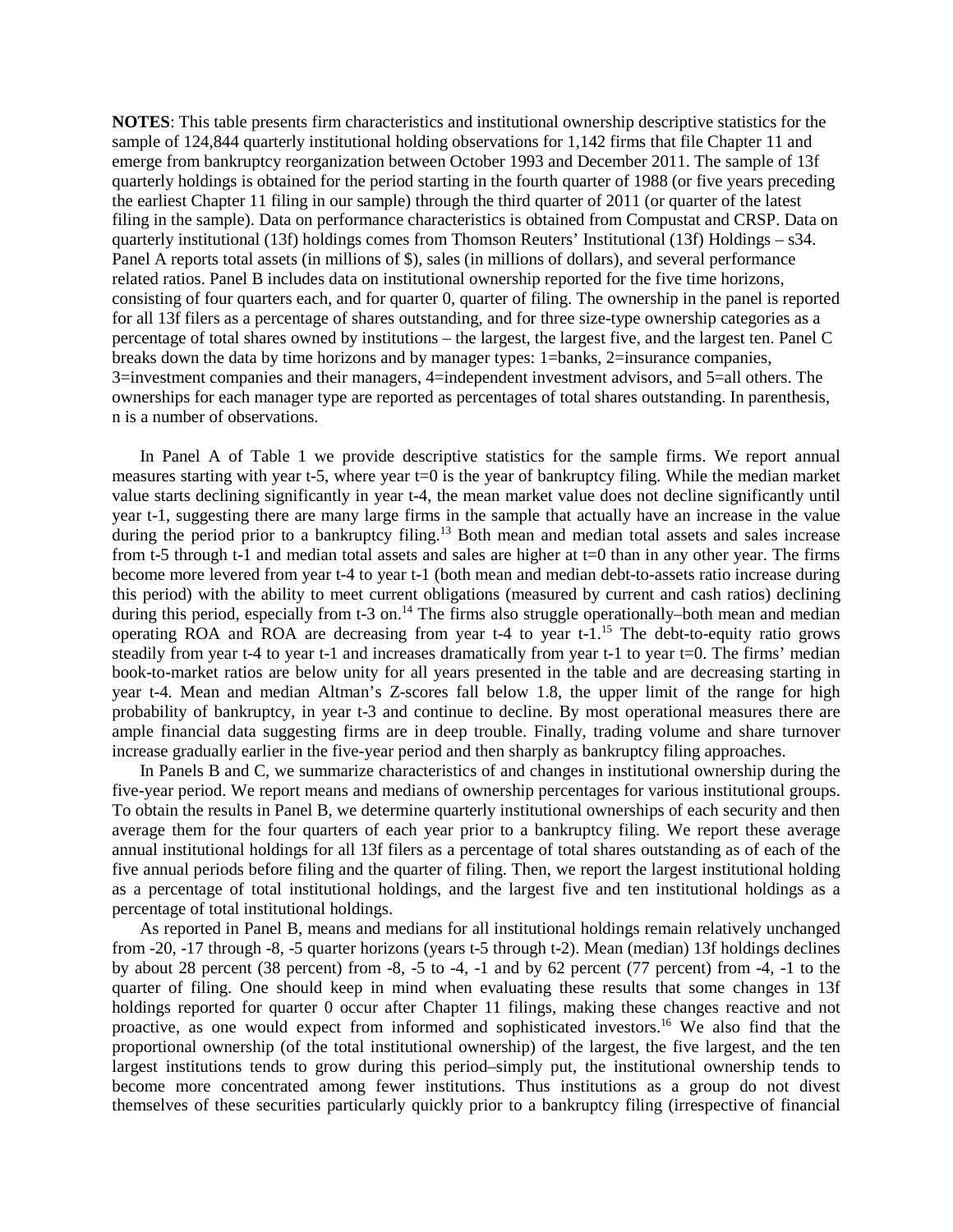indicators), and some of them maintain meaningful ownership in these securities quite close to a bankruptcy filing.<sup>17</sup> The descriptive evidence to this point does not suggest the increased trading is divestiture by institutional investors.

In Table 1, Panel C, we categorize institutional ownership by manager type and weigh the ownership by the total shares outstanding as of each corresponding quarter period. The largest ownership share belongs to independent investment advisors with mean percentage holdings between 14 and 18 percent during the five-year period and decreasing to about 6 percent in the quarter of filing. While institutions in the other classifications hold smaller percentages of firm shares outstanding than do the independent investment advisors, their pattern of holdings during the five-year period through filing does not seem to be different from the independent investment advisors' pattern.

## **ii. Corporate Bankruptcies and Institutional Trading**

A purpose of our paper is to determine whether institutional investors holding shares of distressed firms sell the investments well before the bankruptcy filings and before the market becomes fully aware of the firms' financial and/or operating issues. To accomplish this goal, we group the institutional trading data by firm filing for reorganization and by quarter when either shareholding or net holding change are not equal to zero. In Table 2, we report the number of firms classified as net buyers, non-traders, or net sellers for each quarter horizon preceding filings of the reorganization petitions.<sup>18</sup>

## **TABLE 2 NET TRADING BEHAVIOR OF INSTITUTIONAL INVESTORS BEFORE FILING FOR A BANKRUPTCY PETITION, 1988-2011**

|                | Total  |            | All sample firms |         | Total   |            | All control firms |            |
|----------------|--------|------------|------------------|---------|---------|------------|-------------------|------------|
| <b>Ouarter</b> | sample | <b>Net</b> | Non-             | Net     | control | <b>Net</b> | Non-              | <b>Net</b> |
| horizons       | firms  | buyers     | traders          | sellers | firms   | buyers     | traders           | sellers    |
| $-20, -17$     | 582    | 312        | 16               | 254     | 3,213   | 1,453      | 503               | 1,258      |
| $-16, -13$     | 667    | 328        | 22               | 317     | 3,529   | 1,384      | 496               | 1,649      |
| $-12,$<br>-9   | 780    | 361        | 25               | 394     | 3,630   | 1,232      | 467               | 1,931      |
| $-5$<br>-8,    | 885    | 365        | 38               | 482     | 3,787   | 1,326      | 493               | 1,968      |
| $-1$<br>-4.    | 913    | 258        | 53               | 602     | 3,636   | 1,363      | 506               | 1,768      |
| $\theta$       | 881    | 88         | 61               | 732     | 2,784   | 1,179      | 188               | 1,417      |

**NOTES**: This table reports number of firms where institutional shareholders are net buyers, non-traders, or net-sellers for institutions in the sample and for benchmark group of institutions. The sample of net changes in 13f quarterly holdings is obtained for the period 1988-2011. Data on quarterly institutional (13f) holdings comes from Thomson Reuters' Institutional (13f) Holdings – s34. The results are reported for each quarter horizon preceding a bankruptcy filing and for quarter 0, quarter of filing. Included are total number of institutions by period used in determining groups of three types of traders for both sample and control group. Institutions are considered as net buyers if the number of shares purchased exceeds the number of shares sold, as non-traders if no shares are traded in the quarters with holdings, and as net sellers if the number of shares sold exceeds the number of shares purchased.

Several aspects of aggregate activity for our sample firms are quite interesting. First, the proportion of our sample with net institutional ownership/trading grows as bankruptcy filing approaches. Second, the balance between net buying and net selling is slightly tilted toward net buying during the years t-5 through t-4. Third, while the balance becomes somewhat tilted toward net selling by year t-2, heavy net selling does not seem to occur until t-1 (and, of course, it is heavy during t=0). In aggregate, the results reported in Table 2 indicate that institutional investors as a group do not engage in selling of shares of the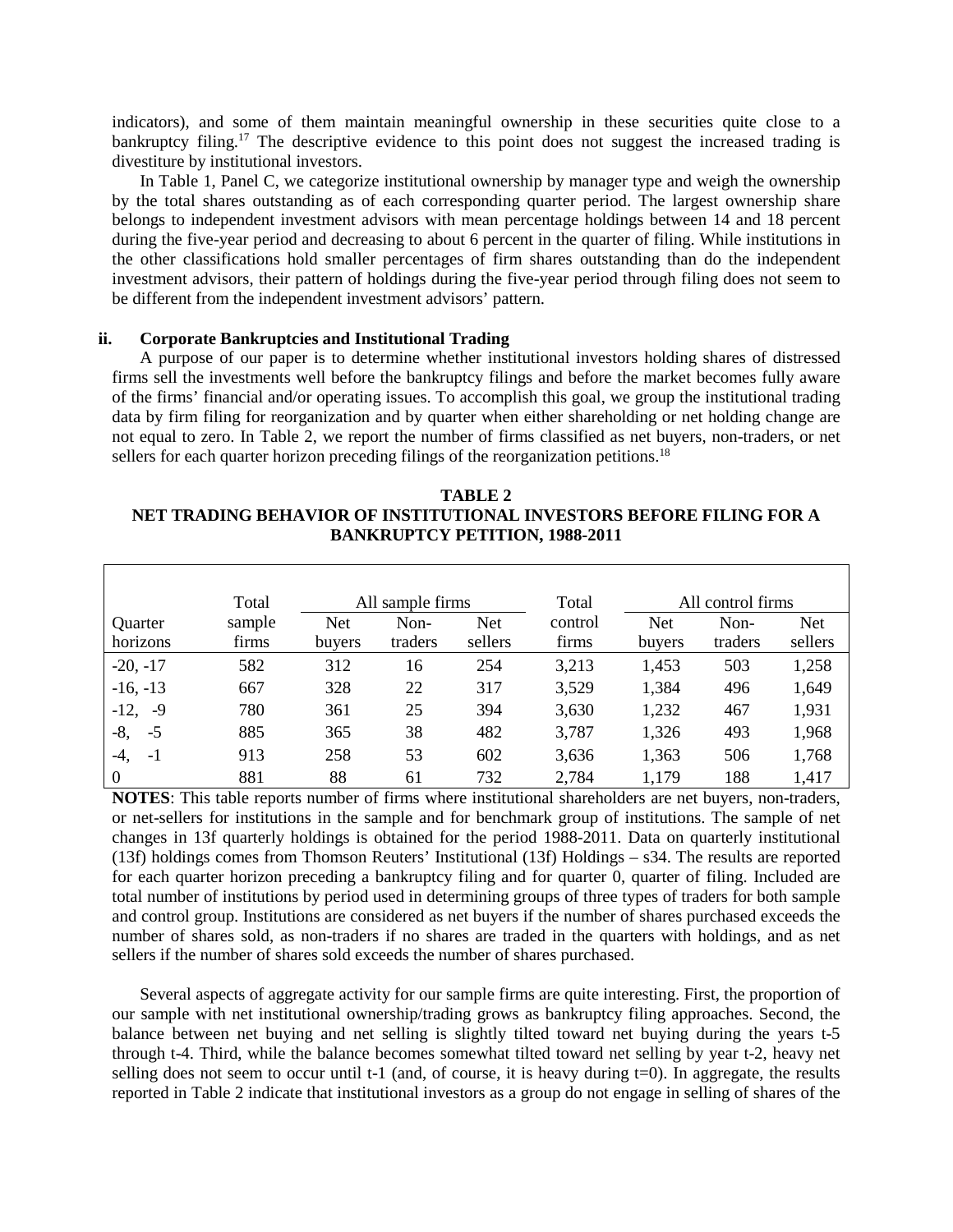firms that subsequently file for Chapter 11 any earlier than two years prior to the filing of Chapter 11 reorganization petitions. In addition, some types of institutions (investment companies and their managers, independent investment advisors, and institutions in "All other" category) may engage in short selling during the pre-filing period in anticipation of the share price decline.

In Table 2 we also report similar statistics for control firms. We first collect a sample consisting of all other firms not filing for bankruptcy during this time period.19 We then obtain data on institutional holdings during 1988-2011 for these firms. Finally, for each quarter, we size match the sample firms with holdings and/or net holding changes with all other firms not in the sample with holdings and/or net holding changes based on a 90 percent to 110 percent range of our sample firms' total assets. Frequently, in the empirical literature, a control sample consists of the same-industry firms of comparable size. We eschew this standard method of identifying control firms and utilize a modification of Seyhun and Bradley's (1997) methodology. Seyhun and Bradley (1997) point out limitations of the conventional method when dealing with distressed and bankrupt firms emphasizing that non-filer firms in the same industry are likely to experience financial difficulty along with the filers.

Many firms in the sample are matched with multiple control firms and every firm has at least one control firm. Our control sample consists of  $14,635$  firm observations<sup>20</sup> whose shares are held by institutional investors at one point or another during twenty quarters prior to corresponding sample firms' bankruptcy filings. We analyze institutional holdings and net changes in those holdings for each firm in the control sample during the twenty-quarter period preceding the filings of each corresponding sample firm. A summary of the net buying/selling activity for the control firms is presented in the final three columns of Table 2.

In aggregate, we find that for the control firms there is more net selling than net buying activity during the four years prior to and the year of bankruptcy filing. There tends to be more non-trading activity in the control firms than in the sample firms. When comparing net selling activities of sample and control groups, we find that proportions of sample and control firms with net selling activities are similar (for instance, in year t-4, 48% of sample firms and 47% of control firms have net selling activities; in year t-3, 50% of sample firms and 53% of control firms have net selling activities; and in year t-2, 55% of sample and 52% of control firms have net selling activities), and the difference in net selling activity for sample and control institutions is quite pronounced in year t-1, with a lot more net selling in the sample  $(66\%)$  than control  $(49\%)$  firms.

To test statistical significance of trading by the institutions reported in Table 2, we calculate "abnormal" trading for each firm in the sample. First, we eliminate observations with zero holdings for all four quarters in a year for both sample and control firms.<sup>21</sup> Our measure of "expected" institutional quarterly trading activity is the net change of institutional holdings for firms in the control sample. Abnormal trading is calculated as the difference in the net institutional holding changes for the sample firms in a certain quarter before filing and the net institutional holding changes for corresponding control firm(s) in the same quarter. Once we obtain quarterly abnormal institutional trading, we then average these measures across four quarters in a year preceding quarter 0 and report mean annual abnormal trading for each event time in Table 3. We also report abnormal trading for quarters -4, -3, -2, -1, and 0, the quarter of Chapter 11 filings. Sample institutional abnormal purchases are positive numbers and abnormal sales are negative numbers. We present a summary of abnormal trading activity in Table 3.

**TABLE 3 MEAN QUARTERLY ABNORMAL NET NUMBER OF SHARES TRADED PER FIRM OVER THE INDICATED HORIZON**

|                  |             | Manager type |          |          |          |          |  |
|------------------|-------------|--------------|----------|----------|----------|----------|--|
| Quarter horizons | All         |              |          |          |          |          |  |
| $-20, -17$       | 7.424       | $-523$       | 6.995    | -38,970  | 9.543    | 29.443   |  |
|                  | $\leq 0001$ | (0.1379)     | (<.0001) | (<.0001) | (<.0001) | (<.0001) |  |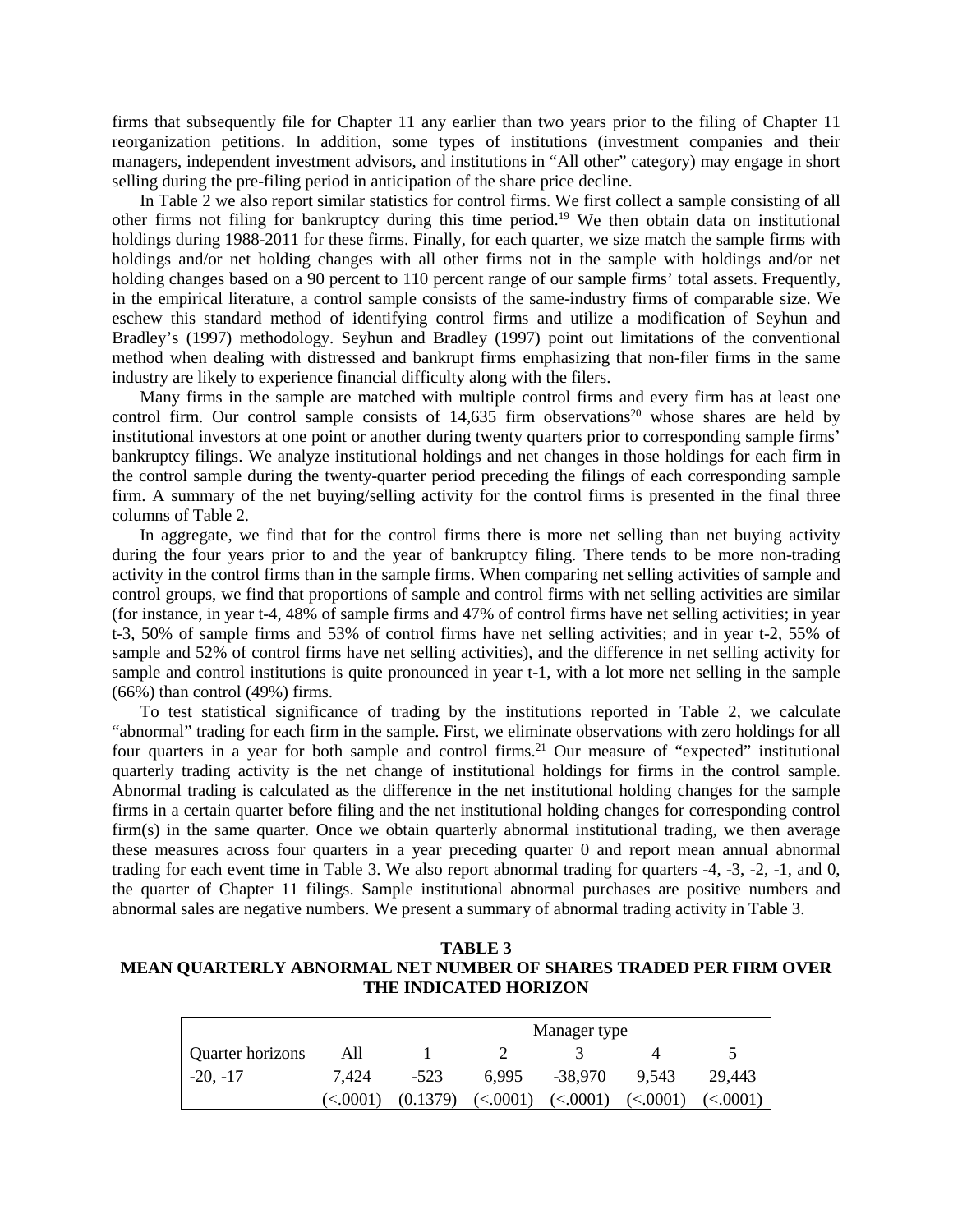| (TABLE 3 continues) |  |
|---------------------|--|
|---------------------|--|

|                  |            |              |                | Manager type |                |           |
|------------------|------------|--------------|----------------|--------------|----------------|-----------|
| Quarter horizons | All        | $\mathbf{1}$ | $\overline{2}$ | 3            | $\overline{4}$ | 5         |
| $-16, -13$       | 5,351      | 898          | 14,281         | $-11,336$    | 6,462          | 9,953     |
|                  | (<.0001)   | (0.0002)     | (<.0001)       | (<.0001)     | (<.0001)       | (<.0001)  |
| $-12,$<br>-9     | $-166$     | $-6,010$     | $-2,634$       | $-18,099$    | $-2,118$       | 14,635    |
|                  | (0.4173)   | (<.0001)     | (<.0001)       | (<.0001)     | (<.0001)       | (<.0001)  |
| $-8,$<br>$-5$    | 9,387      | 4,243        | 15,162         | $-23,837$    | 1,330          | 34,019    |
|                  | (<.0001)   | (<.0001)     | (<.0001)       | (<.0001)     | (<.0001)       | (<.0001)  |
| $-4$             | 19,489     | 12,259       | 4,657          | 7,373        | 14,468         | 45,989    |
|                  | (<.0001)   | (0.0485)     | (0.5604)       | (0.7836)     | (0.0321)       | (<.0001)  |
| $-3$             | $-36,519$  | $-20,189$    | $-17,675$      | $-57,494$    | $-32,692$      | $-60,005$ |
|                  | (0.0007)   | (<.0001)     | (0.0054)       | (0.0033)     | (<.0001)       | (0.2146)  |
| $-2$             | $-17,916$  | $-14,942$    | $-7,683$       | $-90,052$    | $-17,096$      | $-3,407$  |
|                  | (<.0001)   | (0.0003)     | (0.5705)       | (0.0026)     | (0.0006)       | (0.5111)  |
| $-1$             | $-28,531$  | $-26,455$    | $-25,052$      | $-113,842$   | $-24,702$      | $-13,419$ |
|                  | (<.0001)   | (<.0001)     | (0.0088)       | (0.0935)     | (0.0001)       | (0.0477)  |
| $\boldsymbol{0}$ | $-116,389$ | $-60,769$    | $-67,610$      | $-281,639$   | $-159,141$     | $-53,682$ |
|                  | (<.0001)   | (<.0001)     | (<.0001)       | (<.0001)     | (<.0001)       | (<.0001)  |
| $-20, -1$        | 4,863      | 2,109        | 2,433          | $-15,608$    | 4,356          | 16,805    |
|                  | (<.0001)   | (0.0514)     | (0.1303)       | (0.0035)     | (0.0003)       | (<.0001)  |
| $-16, -1$        | 2,242      | $-445$       | 1,619          | $-23,836$    | 1,683          | 15,334    |
|                  | (0.1260)   | (0.8133)     | (0.4101)       | (0.0009)     | (0.3805)       | (0.0012)  |
| $-12, -1$        | $-942$     | $-1,478$     | $-2,188$       | $-29,531$    | $-2,809$       | 14,094    |
|                  | (0.5861)   | (0.4619)     | (0.3387)       | (0.0005)     | (0.2248)       | (0.0105)  |
| $-8,$<br>$-1$    | 450        | 140          | 472            | $-28,399$    | $-1,490$       | 14,547    |
|                  | (0.7971)   | (0.9145)     | (0.8565)       | (0.0014)     | (0.4197)       | (0.0267)  |
| $-1$<br>$-4.$    | $-4,287$   | $-8,211$     | $-1,837$       | $-55,152$    | $-5,301$       | 12,702    |
|                  | (<.0001)   | (<.0001)     | (<.0001)       | (<.0001)     | (<.0001)       | (<.0001)  |
| $-2,$<br>$-1$    | $-23,224$  | $-20,699$    | $-16,368$      | $-101,947$   | $-20,899$      | $-8,413$  |
|                  | (<.0001)   | (<.0001)     | (0.0476)       | (0.0057)     | (<.0001)       | (0.0529)  |

**NOTES**: Mean quarterly abnormal net number of shares traded per sample firm as compared to that per control firm is included in this table. The data on sample and control net holding changes is obtained for the period 1988-2011 from Thomson Reuters' Institutional (13f) Holdings – s34. The results are reported for each quarter horizon preceding a bankruptcy filing, for quarter 0, quarter of filing, and for periods of 20, 16, 12, 8, and 2 quarters before the filing. The data are also categorized by manager types: 1=banks, 2=insurance companies, 3=investment companies and their managers, 4=independent investment advisors, and 5=all others. Institutional purchases are coded as positive numbers and sales as negative numbers. The sample trades are adjusted by the number of shares traded by institutions holding shares of control firms of similar size in the same quarter to arrive at an abnormal net number. P-values are reported in parentheses.

The results reported in Table 3 are striking. During the four years, t-5 through t-2, in aggregate, the institutional investors of firms that ultimately file for bankruptcy are net buyers of these firms as compared to the control firms (there is slight net selling in t-3). The net buying in year t-2, during which there are clear indicators, in aggregate, of financial decline (see Table 1), is large. Institutions are net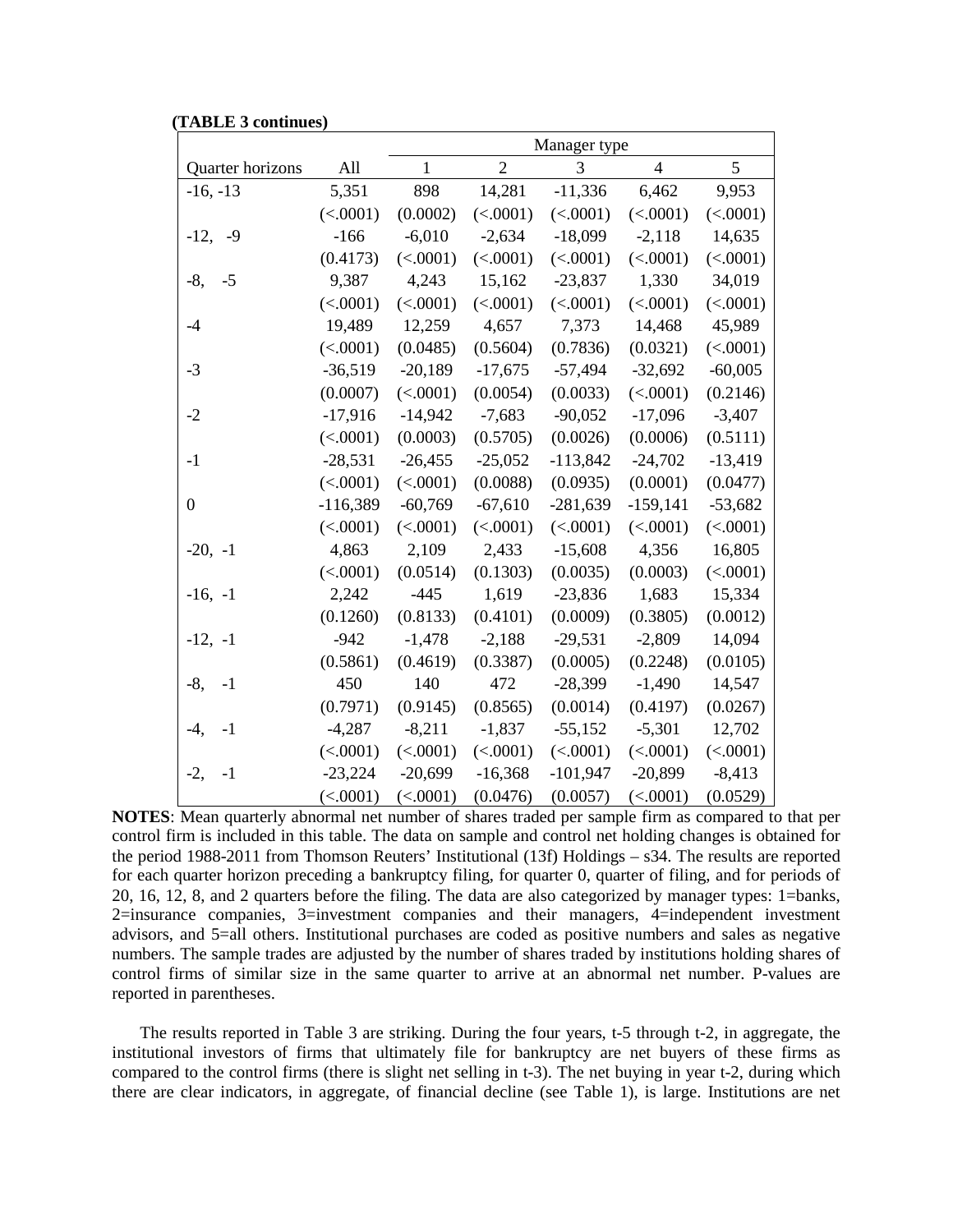buyers in the fourth quarter prior to the quarter of filing and consistent net sellers during quarters q-3 through q=0. However, the behavior of these investors is not uniform across the broad institutional investor classes. The managers of investment companies are heavy net sellers (compared to their control sample counterparts) during all periods except quarter q-4. In contrast, those classified as "all others" (admittedly, a catch-all conveying little information) are net buyers in all five of the prior years (including relatively high net purchasing activity in both years t-2 and t-1 and quarter q-4). Banks are relatively heavy sellers in years t-3 and t-1, but relatively heavy purchasers in year t-2. Irrespective of their activities during the five years prior to a bankruptcy filing, massive selling occurs during the quarter of bankruptcy filing in each institutional investor classification, far dwarfing the prior five years of activities, indicating that the institutions do massive divestiture during the quarter of filing.<sup>22</sup> The significant abnormal net selling begins in quarter q-3 and continues through the quarter of filing for all manager types with exception of manager types 5, "All others", (selling is not statistically significant for this group until q-1) and manager type 2, insurance companies, (abnormal net selling is not statistically significant for this group in q-2). These results are consistent with the notion from extant research that describes institutions as investors that exhibit herding as a result of irrational psychological behavior. Institutions appear to be significant net buyers (with exception of investment companies and their managers) of the distressed firms' shares in the quarters and years preceding a bankruptcy filing, until third quarter before the filing. The amount of net buying is statistically significant and economically material during this time period. To some these results may seem surprising, given the amount of information these investors presumably obtain and the level of investment sophistication expected from institutions.

In summary, institutional investors engage in net buying activities for quite some time during five years preceding bankruptcy filings. Until about one year before the filings, institutions initiate positions in deteriorating firms instead of eliminating them. In the year preceding quarter of bankruptcy filings and in the quarter of the filings institutional managers become net sellers with a negative abnormal net number of shares traded.

## **V. TEST METHODOLOGY AND PRESENTATION OF REGRESSION RESULTS**

### **i. Timing of Institutional Selling of Bankrupt Firms**

We would like to discern between two schools of thought when it comes to the investment behavior of institutional managers: 1) the notion that institutional investors are informed and sophisticated investors capable of outperforming the market, and 2) conversely, the argument that institutions exhibit irrational herding behavior.<sup>23</sup> Thus far, we provide clear evidence of institutional managers' inability to timely recognize failing investments held in their portfolios.

Our first hypothesis is concerned with what drives the delay in institutions selling the firms that ultimately file for bankruptcy protection. First, we define a dependent variable that measures when the institutions of a firm became "net sellers". As a first step in this definition, we determine abnormal net changes in holdings for each institutional manager in each quarter approaching bankruptcy filing. We then calculate mean annual abnormal net changes in institutional holdings. For instance, for year t-5 the average abnormal net holding change consists of abnormal net holding changes in quarters -20 through - 17. We define our dependent variable to equal to 0, 1, 2, 3, 4, or 5, depending on the year when an institution first became a net seller based on its mean abnormal net change trading figure as compared to trading in the preceding years. We assess each mean abnormal net change based on the following criteria: for example, if an institution is a net seller for the first time in year t-3 (or quarters -12 through -9),  $^{24}$  then we assign 3 as a dependent variable for that manager; if that same institution is a net buyer in the following year, year t-2 (same as quarter period -8 ,-5), and the amount of the average abnormal net purchase is greater than the absolute value of the sum of abnormal net changes for all prior periods, then we change the dependent variable for this manager from 3 to 0; if, however, the amount of the average abnormal net purchase in year t-2 is less than the absolute value of the sum of abnormal net changes for prior periods or the manager is a net seller in year t-2, then the dependent variable remains equaling to 3.25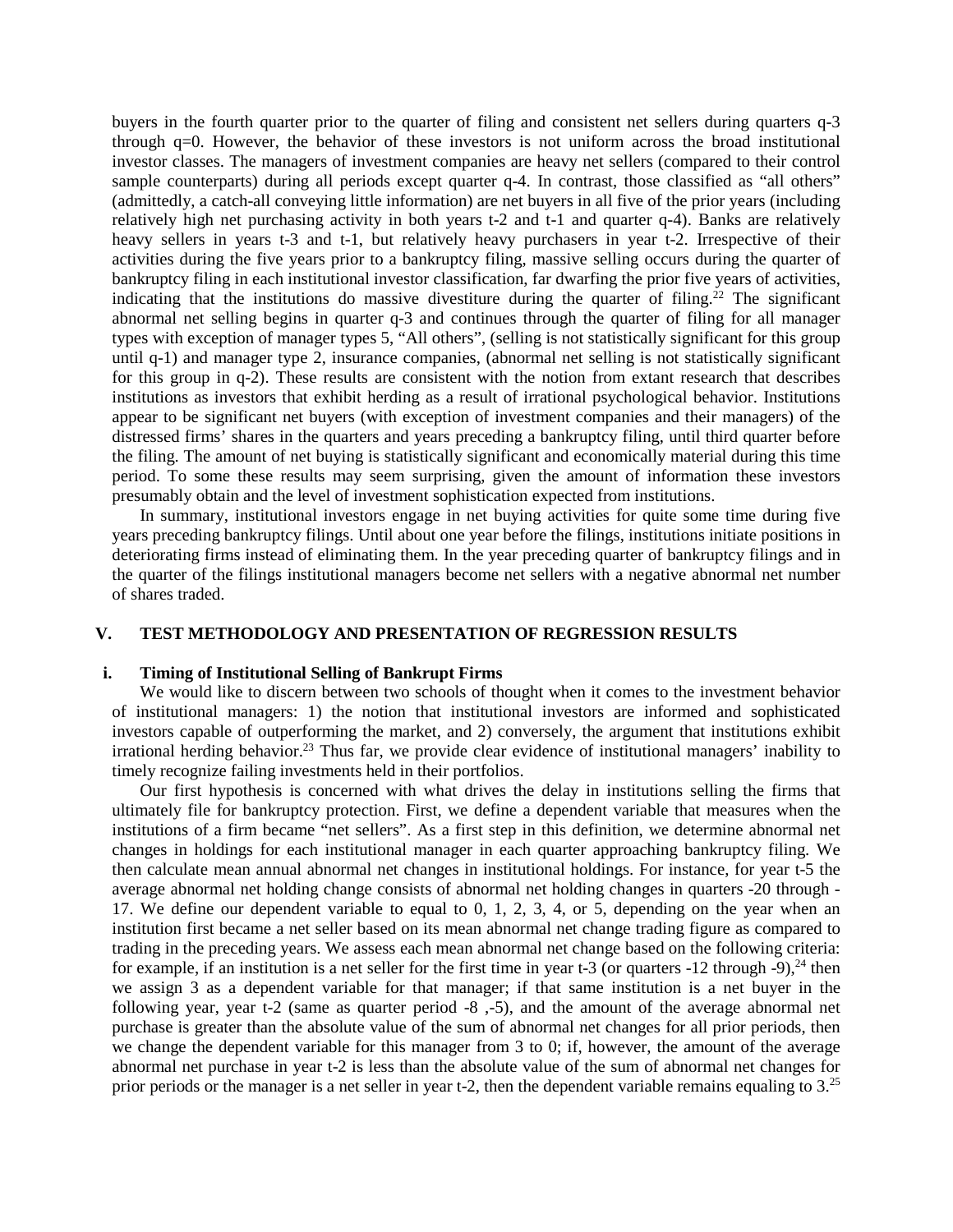We repeat this process for every period for each institutional manager with either holdings or net changes not equaling zero during a year.26

Our dependent variable takes values 0 through 5; an ordered probability (logit) model is a suitable tool for our analysis. By using an ordered logit model we estimate change in log odds of institutional investors starting to sell earlier in the five-year period preceding bankruptcy filings.

We regress our dependent variable on several firm and market characteristics for all managers in the sample; subsequently, we divide our sample into several sub-samples to assess trading behavior of each type of institutional manager in our sample. As explanatory variables we choose natural logarithms of total assets (LNAT), market capitalization (LNMKTVL), and sales (LNSALES), as well as the following ratios: return on assets (ROA), debt-to-assets (LTAT), current ratio (CURR), asset turnover (STOAT), debt-to-equity (DTEQ), and book-to-market (BM). We also utilize standard deviation of security returns measured over one year period as an annual risk measure (RISK), stock return adjusted for the NYSE/Amex/Nasdaq value-weighted return (ARVW), and share turnover as trading volume divided by total shares outstanding (LQDT). We include two sets of variables that measure institutional herding behavior to describe the relation between trading by other institutions and the possibility of managers in the sample initiating selling shares of distressed firms in the earlier years: the number of 13f holders in the quarter of institutional trading (NUM13F) within the year of dependent variable and its lagged value (NUM13FLAG) in the year prior to the year of dependent variable, the total number of shares held by institutions in the quarter of institutional trading as a percentage of shares outstanding (IHPC) and its lagged value (IHPCLAG), and the number of shares held by the largest ten institutional owners in the quarter of institutional trading as a percentage of total shares outstanding (TENPC) and its lagged value (TENPCLAG). Because 13f institutional stock owners are not obligated to report their holdings until after the quarter end, we use lagged values to measure effect of those holdings on the current quarter's institutional trading. However, due to the possibility of information sharing among institutions or information leakage, the changes in institutional holdings could become known to other institutions (and possibly to the market) during the quarter of the trading. To measure impact of this "preliminary" trading information dispersion, we consider contemporaneous measures of institutional investments and their changes.

|             |           |                 |           |                 | Manager type |                 |
|-------------|-----------|-----------------|-----------|-----------------|--------------|-----------------|
|             |           | All             |           |                 |              | $\overline{2}$  |
| Variables   | Estimates | Point estimates | Estimates | Point estimates | Estimates    | Point estimates |
| Intercept 5 | $-2.4058$ |                 | $-2.6923$ |                 | $-2.2398$    |                 |
|             |           | (<.0001)        |           | (<.0001)        |              | (<.0001)        |
| Intercept 4 | $-1.5556$ |                 | $-1.7932$ |                 | $-1.4193$    |                 |
|             | (<.0001)  |                 | (<.0001)  |                 | (<.0001)     |                 |
| Intercept 3 | $-0.9453$ |                 | $-1.1757$ |                 | $-0.8246$    |                 |
|             |           | (<.0001)        | (<.0001)  |                 | (0.0016)     |                 |
| Intercept 2 | $-0.4131$ |                 | $-0.6487$ |                 | $-0.3117$    |                 |
|             |           | (<.0001)        |           | (<.0001)        |              | (0.2314)        |
| Intercept 1 | $-0.0826$ |                 | $-0.3181$ |                 | $-0.0054$    |                 |
|             |           | (0.2431)        |           | (0.0480)        | (0.9835)     |                 |
| <b>LNAT</b> | $-0.0973$ | 0.907           | $-0.1411$ | 0.868           | $-0.1915$    | 0.826           |
|             |           | (<.0001)        |           | (<.0001)        | (<.0001)     |                 |

**TABLE 4 PROPENSITY OF INSTITUTIONAL INVESTORS TO SELL WELL IN ADVANCE OF A BANKRUPTCY FILING**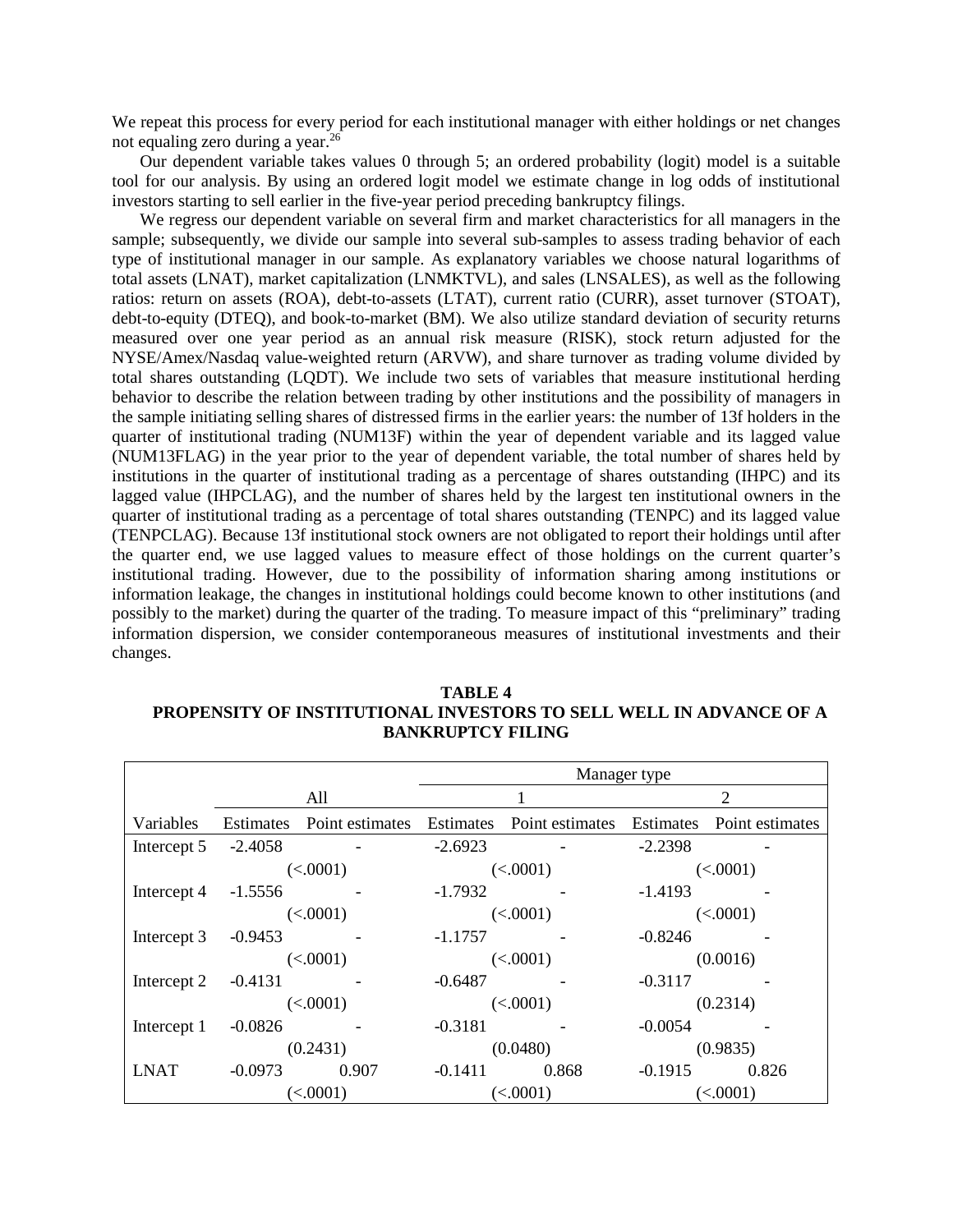|                     |                 |                     | Manager type        |              |                     |                |
|---------------------|-----------------|---------------------|---------------------|--------------|---------------------|----------------|
|                     |                 | All                 |                     | $\mathbf{1}$ |                     | $\overline{2}$ |
|                     |                 | Point               |                     | Point        |                     | Point          |
| Variables           |                 | Estimates estimates | Estimates estimates |              | Estimates estimates |                |
| <b>LNSALES</b>      | 0.0286 1.029    |                     | 0.0729 1.076        |              | 0.1041 1.110        |                |
|                     | (0.0007)        |                     | (0.0001)            |              | (0.0016)            |                |
| <b>STOAT</b>        | 0.0553 1.057    |                     | 0.0170 1.017        |              | 0.0391 1.040        |                |
|                     | (<.0001)        |                     | (0.4202)            |              | (0.2662)            |                |
| <b>ROA</b>          | $-0.0609$ 0.941 |                     | $-0.0332$ 0.967     |              | $-0.0474$ 0.954     |                |
|                     | (<.0001)        |                     | (0.1203)            |              | (0.1806)            |                |
| <b>LTAT</b>         | $0.0880$ 1.092  |                     | $0.1037$ 1.109      |              | 0.1644 1.179        |                |
|                     |                 | (<.0001)            | (<.0001)            |              | (<.0001)            |                |
| <b>DTEQ</b>         | $-0.0016$ 0.998 |                     | $-0.0024$ 0.998     |              | $-0.0022$ 0.998     |                |
|                     | (<.0001)        |                     | (<.0001)            |              | (0.0327)            |                |
| <b>CURR</b>         | $-0.0018$ 0.998 |                     | 0.0063 1.006        |              | $-0.0090$ 0.991     |                |
|                     | (0.5262)        |                     | (0.3236)            |              | (0.4132)            |                |
| ARVW                | 0.2557 1.291    |                     | 0.3523 1.422        |              | 0.4313 1.539        |                |
|                     | (<.0001)        |                     | (<.0001)            |              | (0.0016)            |                |
| <b>LNMKTVL</b>      | $0.0743$ 1.077  |                     | 0.0718 1.074        |              | 0.0856 1.089        |                |
|                     | (<.0001)        |                     | (<.0001)            |              | (0.0003)            |                |
| BM                  | 0.0034 1.003    |                     | $0.0006$ 1.001      |              | 0.0031 1.003        |                |
|                     | (<.0001)        |                     | (0.6898)            |              | (0.2390)            |                |
| <b>LQDT</b>         | 3.4131 1.511    |                     | 6.7121 2.674        |              | $-6.3675$ 0.201     |                |
|                     |                 | (0.8566)            | (0.2174)            |              | (0.4639)            |                |
| <b>RISK</b>         | $-0.1388$ 0.870 |                     | $-0.0937$ 0.911     |              | $-0.0951$ 0.909     |                |
|                     | (<.0001)        |                     | (<.0001)            |              | (0.0046)            |                |
| NUM13F              | $-0.0121$ 0.988 |                     | $-0.0150$ 0.985     |              | $-0.0101$ 0.990     |                |
|                     | (<.0001)        |                     | (<.0001)            |              | (<.0001)            |                |
| <b>IHPC</b>         | $-0.1520$ 0.859 |                     | 0.0393 1.040        |              | $-0.7539$ 0.471     |                |
|                     | (0.0122)        |                     | (0.7814)            |              | (0.0011)            |                |
| <b>TENPC</b>        | $-0.8249$ 0.438 |                     | $-1.1398$ 0.320     |              | $-1.2273$ 0.293     |                |
|                     |                 | (<.0001)            |                     | (<.0001)     |                     | (0.0028)       |
| NUM13FLAG           | 0.0078          | 1.008               | 0.0106              | 1.011        | 0.0060              | 1.006          |
|                     |                 | (<.0001)            |                     | (<.0001)     |                     | (0.0007)       |
| <b>IHPCLAG</b>      | 0.5621          | 1.754               | 0.5073              | 1.661        | 1.2105              | 3.355          |
|                     |                 | (<.0001)            |                     | (0.0004)     |                     | (<.0001)       |
| <b>TENPCLAG</b>     | $-0.0701$       | 0.932               | 0.4534              | 1.574        | 0.2163              | 1.241          |
|                     |                 | (0.5205)            |                     | (0.0757)     |                     | (0.5915)       |
|                     |                 |                     |                     |              |                     |                |
| LogLikelihood       |                 | 6,364               |                     | 1,364        |                     | 476            |
|                     |                 | (<.0001)            |                     | (<.0001)     |                     | (<.0001)       |
| Degrees of freedom  |                 | 18                  |                     | 18           |                     | 18             |
| No. of observations |                 | 203,175             |                     | 41,448       |                     | 14,984         |

# **(TABLE 4 continues)**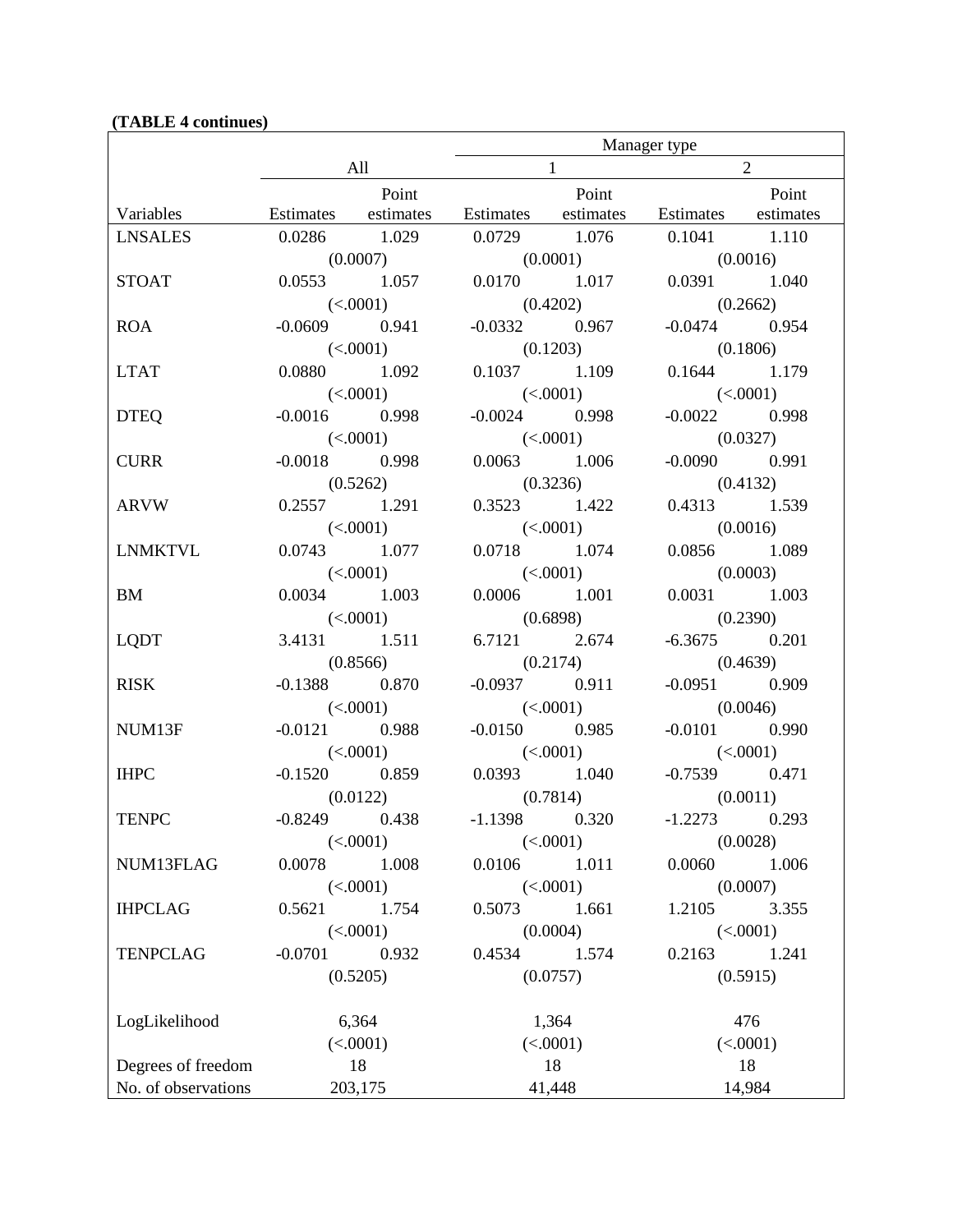|                         | Manager type (continues) |                                                                                         |                |                             |               |                             |
|-------------------------|--------------------------|-----------------------------------------------------------------------------------------|----------------|-----------------------------|---------------|-----------------------------|
|                         |                          | 3                                                                                       | $\overline{4}$ |                             |               | $\overline{5}$              |
|                         |                          | Variables Estimates Point estimates Estimates Point estimates Estimates Point estimates |                |                             |               |                             |
| Intercept 5 $-2.3554$ - |                          |                                                                                         |                | $-2.2576$ -                 | $-2.5011$ -   |                             |
|                         | (<.0001)                 |                                                                                         |                | (<.0001)                    | (<.0001)      |                             |
| Intercept 4             |                          | $-1.5355$ -                                                                             |                | $-1.4434$ $-$               | $-1.5890$ -   |                             |
|                         |                          | (<.0001)                                                                                |                | (<.0001)                    | (<.0001)      |                             |
| Intercept 3             | $-0.9404$ $-$            |                                                                                         |                | $-0.8477$ -                 | $-0.9412$ -   |                             |
|                         |                          | (0.0002)                                                                                |                | (<.0001)                    | (<.0001)      |                             |
| Intercept 2             | $-0.4215$ -              |                                                                                         | $-0.3063$ -    |                             | $-0.4094$ $-$ |                             |
|                         | (0.0990)                 |                                                                                         | (0.0034)       |                             | (0.0113)      |                             |
| Intercept 1             | $-0.1035$ -              |                                                                                         |                | $0.0236$ -                  | $-0.0621$ -   |                             |
|                         |                          | (0.6853)                                                                                |                | (0.8216)                    |               | (0.7007)                    |
| <b>LNAT</b>             |                          | $-0.1078$ 0.898                                                                         |                | $-0.0847$ 0.919             |               | $-0.0547$ 0.947             |
| <b>LNSALES</b>          |                          | (0.0031)<br>0.0695 1.072                                                                |                | (<.0001)<br>0.0206 1.021    |               | (0.0269)<br>$-0.0268$ 0.974 |
|                         |                          | (0.0211)                                                                                |                | (0.0994)                    |               | (0.1715)                    |
| <b>STOAT</b>            |                          | $-0.0012$ 0.999                                                                         |                | 0.0479 1.049                |               | 0.1303 1.139                |
|                         |                          | (0.9719)                                                                                |                | (0.0005)                    |               | (<.0001)                    |
| ROA                     |                          | $-0.1334$ 0.875                                                                         |                | $-0.0493$ 0.952             |               | $-0.1063$ 0.899             |
|                         |                          | (0.0004)                                                                                |                | (0.0007)                    |               | (<.0001)                    |
| <b>LTAT</b>             |                          | $0.0745$ 1.077                                                                          |                | $0.0586$ 1.060              |               | 0.0934 1.098                |
|                         |                          | (0.1190)                                                                                |                | (0.0008)                    |               | (<.0001)                    |
| <b>DTEQ</b>             |                          | $-0.0017$ 0.998                                                                         |                | $-0.0020$ 0.998             |               | $0.0001$ 1.001              |
|                         |                          | (0.0574)                                                                                |                | (<.0001)                    |               | (0.8719)                    |
| <b>CURR</b>             |                          | 0.0182 1.018                                                                            |                | $-0.0116$ 0.988             |               | $0.0101$ 1.010              |
|                         |                          | (0.0702)                                                                                |                | (0.0062)                    |               | (0.1614)                    |
| ARVW                    |                          | $-0.0250$ 0.975                                                                         |                | 0.1776 1.194                |               | 0.4275 1.533                |
|                         |                          | (0.8578)                                                                                |                | (0.0015)                    |               | (<.0001)                    |
| LNMKTVL 0.0439 1.045    |                          |                                                                                         |                | $0.0795$ 1.083              |               | $0.0589$ 1.061              |
|                         |                          | (0.0545)                                                                                |                | (<.0001)                    |               | (<.0001)                    |
| BM                      |                          | 0.0080 1.008                                                                            |                | $0.0025$ 1.002              |               | 0.0064 1.006                |
|                         |                          | (0.0130)                                                                                |                | (0.0178)                    |               | (<.0001)                    |
| <b>LQDT</b>             |                          | 6.1301 2.461                                                                            |                | $-4.6810$ 0.626             |               | $-3.5888$ 0.728             |
|                         |                          | (0.4565)                                                                                |                | (0.8910)                    |               | (0.4621)                    |
| <b>RISK</b>             |                          | $-0.2069$ 0.813                                                                         |                | $-0.1172$ 0.889             |               | $-0.2149$ 0.807             |
| NUM13F                  |                          | (<.0001)<br>$-0.0134$ 0.987                                                             |                | (<.0001)<br>$-0.0137$ 0.986 |               | (<.0001)<br>$-0.0057$ 0.994 |
|                         |                          | (<.0001)                                                                                |                | (<.0001)                    |               | (<.0001)                    |
| <b>IHPC</b>             |                          | $-0.0802$ 0.923                                                                         |                | $-0.0204$ 0.980             |               | $-0.4267$ 0.653             |
|                         |                          | (0.7181)                                                                                |                | (0.8202)                    |               | (0.0011)                    |
| <b>TENPC</b>            |                          | $-0.9023$ 0.406                                                                         |                | $-0.7692$ 0.463             |               | $-0.3537$ 0.702             |
|                         |                          | (0.0245)                                                                                |                | (<.0001)                    | (0.1729)      |                             |

# **(TABLE 4 continues)**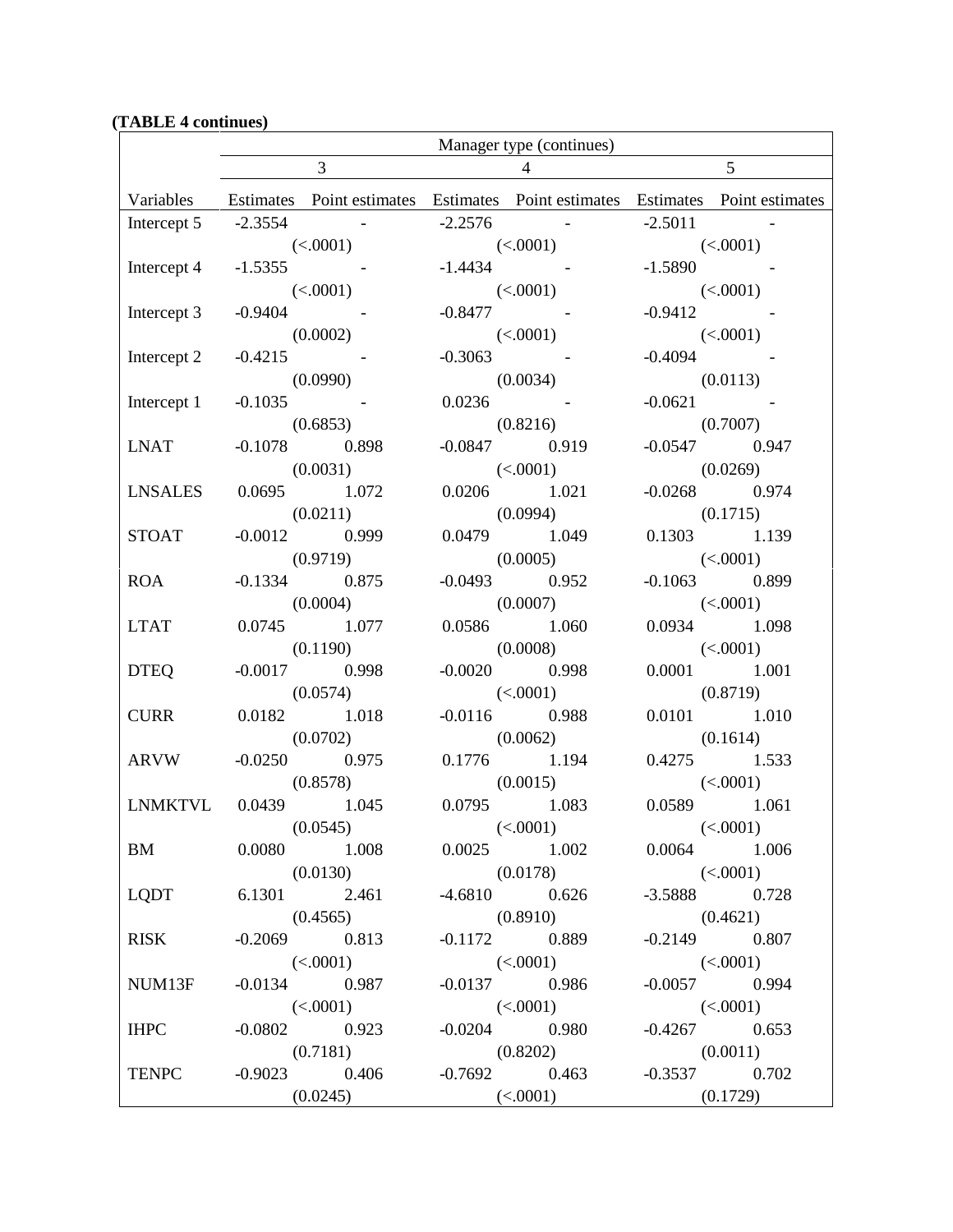#### **(TABLE 4 continues)**

|                     | Manager type |           |                  |           |                  |           |  |
|---------------------|--------------|-----------|------------------|-----------|------------------|-----------|--|
|                     |              | 3         |                  | 4         | 5                |           |  |
|                     |              | Point     |                  | Point     |                  | Point     |  |
| Variables           | Estimates    | estimates | <b>Estimates</b> | estimates | <b>Estimates</b> | estimates |  |
| NUM13FLAG           | 0.0095       | 1.010     | 0.0091           | 1.009     | 0.0023           | 1.002     |  |
|                     |              | (<.0001)  |                  | (<.0001)  |                  | (0.0222)  |  |
| <b>IHPCLAG</b>      | 0.5336       | 1.705     | 0.3768           | 1.458     | 0.7536           | 2.125     |  |
|                     |              | (0.0174)  |                  | (<.0001)  |                  | (<.0001)  |  |
| <b>TENPCLAG</b>     | $-0.0259$    | 0.974     | $-0.2198$        | 0.803     | $-0.4291$        | 0.651     |  |
|                     |              | (0.9474)  |                  | (0.1623)  |                  | (0.1033)  |  |
|                     |              |           |                  |           |                  |           |  |
| LogLikelihood       |              | 463       |                  | 3,284     |                  | 991       |  |
|                     |              | (<.0001)  |                  | (<.0001)  |                  | (<.0001)  |  |
| Degrees of freedom  |              | 18        |                  | 18        |                  | 18        |  |
| No. of observations |              | 14,993    |                  | 92,170    |                  | 39,580    |  |

**NOTES**: Reported are estimates of the coefficients from ordered logit model. The results are reported for all institutions, and then categorized by manager type:  $1 =$ banks,  $2 =$ insurance companies,  $3 =$ investment companies and their managers, 4=independent investment advisors, and 5=all others. Dependent variable in the regression is determined based on the quarterly abnormal net trading totals. The value of dependent variable ranges from 0 to 5 depending on when an institution became a net seller for the first time. Explanatory variables are as follows: natural logarithms of total assets (LNAT), market capitalization (LNMKTVL), and sales (LNSALES), return on assets (ROA), debt-to-assets (LTAT), current ratio (CURR), asset turnover (STOAT), debt-to-equity (DTEQ), and book-to-market (BM), risk (RISK), valueweighted abnormal return (ARVW), share turnover (LQDT), number of 13f holders (NUM13F) and its lagged value (NUM13FLAG), total number of shares held by institutions as percentage of total shares outstanding (IHPC) and its lagged value (IHPCLAG), and number of shares held by the largest ten institutional owners as percentage of total shares outstanding (TENPC) and its lagged value (TENPCLAG). P-values are reported in parentheses.

In Table 4 we report ordered log-odds (logit) regression coefficients (also known as maximum likelihood estimates), odds ratio estimates (for more intuitive interpretation of the results), and corresponding p-values (reported in parenthesis). We categorize results reported in the table by manager type and find that they are qualitatively identical, where statistically significant, to those for the entire sample. At the bottom of Table 4 we also present likelihood ratios, their degrees of freedom, and associated p-values corresponding to the conclusion that at least one of the regression coefficients in the model is not equal to zero. The majority of the regression coefficients appears to be significantly different from zero; however, several coefficient estimates are not economically material (those with point estimates close to one).

Institutions start selling securities of firms with smaller asset size earlier in the five-year period—for a one unit increase in the natural logarithm of total assets, the odds that institutions start selling in the earlier years are 0.91 times lower than for the years closer to the quarter of bankruptcy, given all other variables are held constant. Institutions also sell less risky and more levered firms, and firms with lower ROA and current ratios sooner during the five-year period (the odds decrease by 0.87 for one unit increase in the risk measure and the odds increase by 1.1 for one unit increase in the debt-to-assets ratio; the odds decrease by 0.94 for one unit increase in ROA ratio and by 0.99 for one unit increase in current ratio). The coefficient estimate on share volume (LQDT) is not different from zero in the regression. Based on the regression results, to this point we cannot reject our first hypothesis that institutional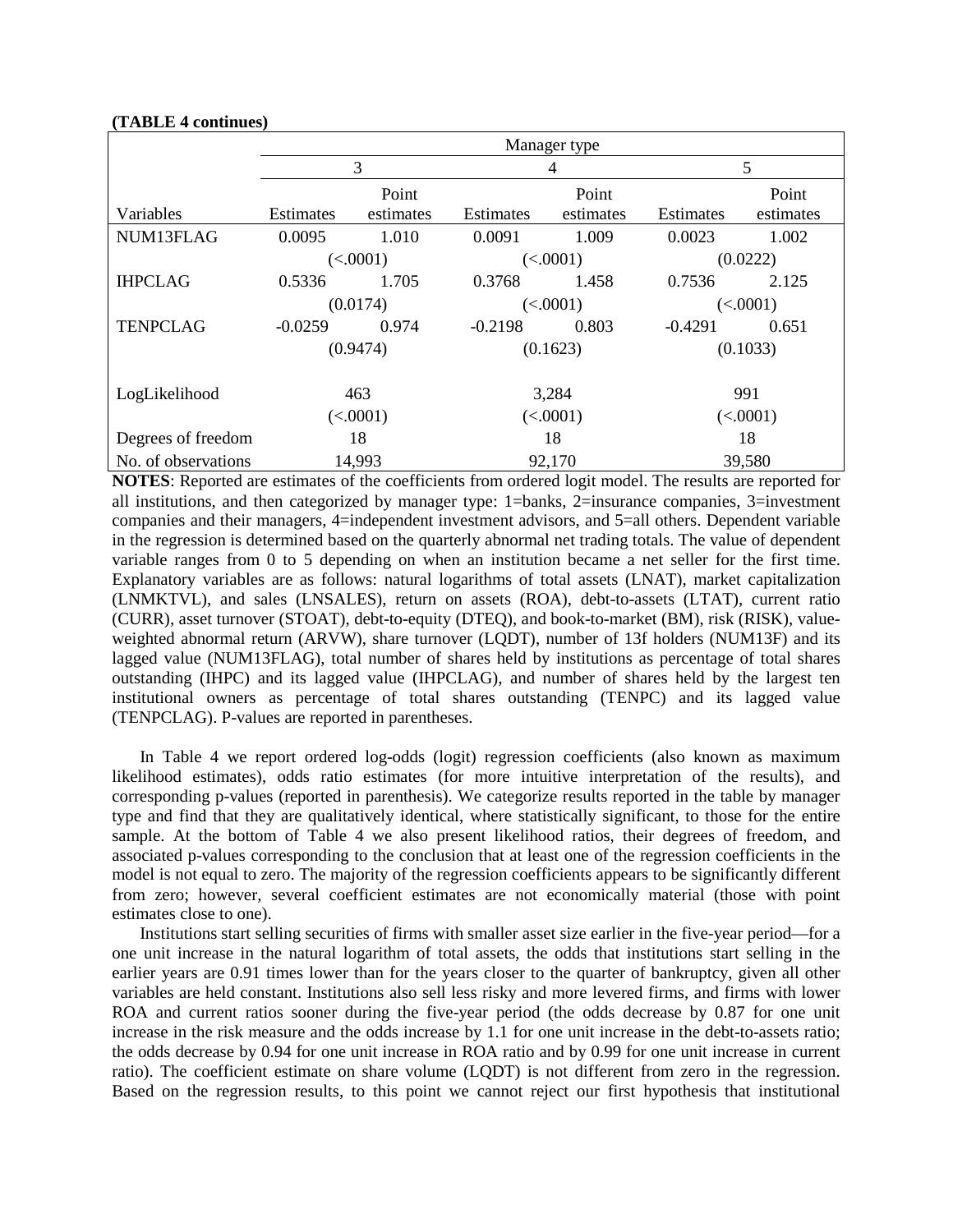investors delay selling shares of bankrupt firms that are larger, less levered, and operationally stronger, as indicated by higher ROA and current ratios. However, institutions sell shares of less risky firms sooner during the five-year period.

Surprisingly, the institutional managers sell firms sooner with a higher natural logarithm of sales and asset turnover ratio (for one unit increase in each of these variables the odds of selling well in advance of a bankruptcy filing are 1.03 and 1.06, respectively, greater than for the later years, holding all other variables constant). Even more surprising, institutional shareholders are likely to sell shares of distressed firms with greater value-weighted market adjusted abnormal returns sooner during the five-year period (point estimate for this variable is economically material 1.3). Institutions also hold on to the shares of distressed firms with smaller market capitalization while selling those with smaller total assets.

Institutions exhibit herding behavior. We find that the odds of the institutions selling shares of distressed firms during the earlier years of the five-year period rise with greater prior quarter's number of 13f filers (by 1.008 for each unit increase, which is not economically material) and percentage of shares held by institutional investors (by an economically material 1.75); the odds fall with an increase in the current quarter's number of 13f filers (by 0.99, which is not economically material), percentage of shares held by all institutions (by economically significant 0.86), and percentage of shares held by the largest ten institutions (by also economically significant 0.44). We find, however, interpretation of the coefficients for contemporaneous measures of institutional holdings to be more intuitive; in addition, two of the three lagged values of the variables are either statistically or economically insignificant. Perhaps, the fact that information on institutional trading becomes known to other institutions before the required filing with the SEC may drive our results. This evidence supports our first hypothesis that institutional investors delay selling shares of bankrupt firms that are held by other institutional investors.

In summary, we find that institutional investors delay selling shares of bankrupt firms that are larger, with lower debt-to-total assets ratio, higher debt-to-equity, ROA, and current ratios, and higher equity risk. Institutional investors tend to sell shares of distressed firms with fewer 13f filers and lower percentage of institutional holdings sooner. Looking at these findings in aggregate, it seems as institutional investors ignore several important operating and market performance indicators and closely follow trading strategies of other institutions holding the shares. Our findings support conclusions made in the extant literature suggesting that institutions exhibit herding investment behavior and that the institutional herding is a consequence of an irrational psychological behavior resulting in significant capital losses.

#### **ii. Institutional Trading Around Periods of Quarterly Abnormal Holding Period Returns**

We now examine the relation between the timing of institutional trading and security returns to test our second hypothesis. Seyhun and Bradley (1997) find that stockholders of bankrupt firms suffer significant capital losses in the years before filing and find that corporate insiders of firms filing bankruptcy petitions and trading a large number of shares sell stock before prices fall and buy stock after prices have fallen. The data in Table 3, however, indicate that institutional managers are net buyers of the shares of failing firms during the five-year period preceding the filings (the average abnormal net number of shares purchased per firm for quarterly period -20, -1, inclusive, is a positive 4,863). Giving institutions the benefit of a doubt, we attempt to further investigate this result and find out whether institutional buying (selling) of bankrupt firms occurs after (before) stock price declines. If the institutions in our sample do not act strategically and, instead, buy (sell) shares before (after) the prices fall, then they would incur capital losses.

To test our second hypothesis we utilize a modification of the methodology developed by Seyhun and Bradley (1997). First, to measure the timing of institutional trading, we partition abnormal holding period returns before and after institutional trading using a dummy variable technique. We begin with calculating quarterly abnormal holding period returns between 1988 and 2011 by subtracting quarterly valueweighted market returns from each firm's returns in the same quarter. Then, for each quarter holding period, we determine the net abnormal trading by institutional managers in the quarter preceding the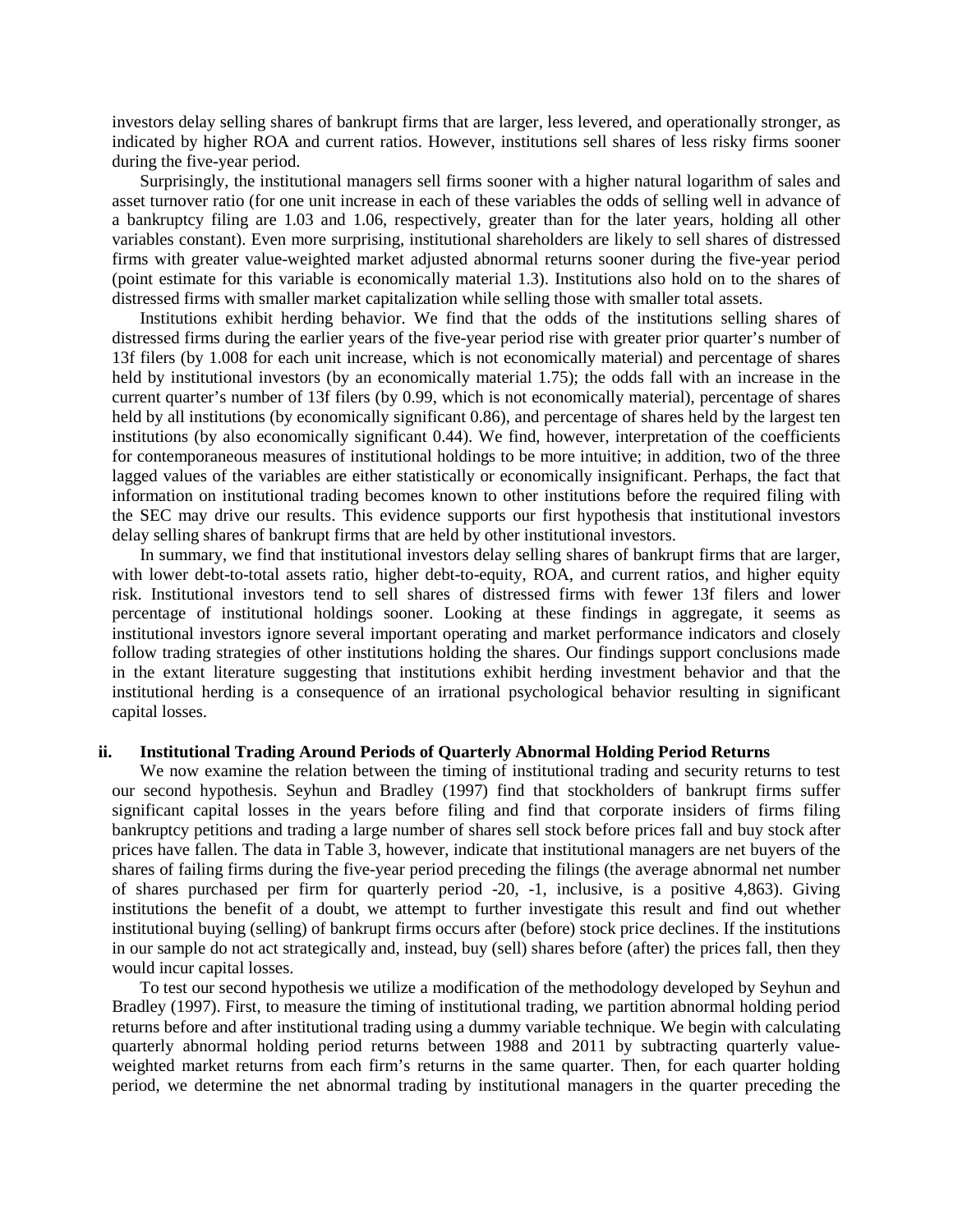holding period and the net abnormal trading by the managers in the quarter immediately following the holding quarter period.<sup>27</sup> Next we run the following regression for each quarter-manager combination.

 $AHPR_t = \beta_0 + \beta_1 DB_{i,t} + \beta_2 DA_{i,t} + \epsilon_t$ , for i = 1, 3 and t = -19 to 0, (1) where AHPR<sub>t</sub> = abnormal holding period return in quarter *t*;  $DB_{i,t}$  = dummy variable that takes on a value

of 1 if institutional managers are net buyers, 0 if they are non-traders, and -1 if they are net sellers during the quarter before the holding period, *t*; and  $DA_{i,t} =$  dummy variable that takes on a value of 1 if managers buy, 0 if they do not trade, and -1 if they sell during the quarter after the holding period, *t*.

As Seyhun and Bradley (1997) indicate, if the institutional investors sell shares of stocks before their prices fall, then  $\beta_1$  should be positive and significant; if institutions sell after the prices fall, then  $\beta_2$  should be positive and significant. If, however, the institutional investors believe that the market price has fallen and that the investment is now undervalued, they would be enticed to buy shares of this security; this would result in a negative, statistically significant estimate for  $\beta_2$ .

|                |            |           |           | Manager type |                          |           |           |                |           |
|----------------|------------|-----------|-----------|--------------|--------------------------|-----------|-----------|----------------|-----------|
| Quarter        |            | All       |           |              | 1                        |           |           | $\overline{2}$ |           |
| horizons       | Intercept  | DB        | DA        | Intercept    | DB                       | DA        | Intercept | $DB$           | DA        |
| $-20, -17$     | $-0.00367$ | 0.0024    | $-0.0053$ | $-0.0058$    | 0.0029                   | $-0.0043$ | $-0.0051$ | 0.0043         | $-0.0066$ |
|                | (<.0001)   | (<.0001)  | (<.0001)  | (<.0001)     | (0.0156)                 | (0.0004)  | (<.0001)  | (0.0244)       | (0.0007)  |
| $-16, -13$     | $-0.00551$ | $-0.0008$ | 0.0012    | $-0.0067$    | 0.0022                   | 0.000002  | $-0.0081$ | $-0.0022$      | 0.0023    |
|                | (<.0001)   | (0.0751)  | (0.0052)  | (<.0001)     | (0.0238)                 | (0.9987)  | (<.0001)  | (0.1508)       | (0.1407)  |
| $-12,$<br>$-9$ | $-0.00464$ | $-0.0046$ | 0.0021    | $-0.0057$    | $-0.0056$                | 0.0014    | $-0.0079$ | $-0.0028$      | 0.0013    |
|                | (<.0001)   | (<.0001)  | (<.0001)  | (<.0001)     | (<.0001)                 | (0.2290)  | (<.0001)  | (0.1237)       | (0.4896)  |
| $-8,$<br>$-5$  | $-0.03684$ | $-0.0020$ | 0.0012    | $-0.0371$    | $-0.0020$                | 0.0002    | $-0.0395$ | $-0.0044$      | 0.0007    |
|                | (<.0001)   | (<.0001)  | (0.0163)  | (<.0001)     | (0.0770)                 | (0.8752)  | (<.0001)  | (0.0179)       | (0.7154)  |
| -4,<br>$-1$    | $-0.1047$  | 0.0070    | 0.0088    | $-0.1043$    | 0.0099                   | 0.0079    | $-0.1054$ | 0.0034         | 0.0092    |
|                | (<.0001)   | (<.0001)  | (<.0001)  | (<.0001)     | (<.0001)                 | (0.0002)  | (<.0001)  | (0.2882)       | (0.0090)  |
| $-20, -1$      | $-0.0332$  | $-0.0013$ | 0.0028    | $-0.0338$    | $-0.0003$                | 0.0025    | $-0.0348$ | $-0.0019$      | 0.0028    |
|                | (<.0001)   | (<.0001)  | (<.0001)  | (<.0001)     | (0.6208)                 | (<.0001)  | (<.0001)  | (0.0515)       | (0.0058)  |
|                |            |           |           |              | Manager type (continues) |           |           |                |           |
| Quarter        |            | 3         |           |              | 4                        |           |           | 5              |           |
| horizons       | Intercept  | DB        | DA        | Intercept    | DB                       | DA        | Intercept | DB             | DA        |
| $-20, -17$     | $-0.0010$  | 0.0040    | $-0.0039$ | $-0.0036$    | 0.0019                   | $-0.0052$ | $-0.0018$ | 0.0014         | $-0.0068$ |
|                | (0.4510)   | (0.0552)  | (0.0673)  | (<.0001)     | (0.0187)                 | (<.0001)  | (0.0352)  | (0.2737)       | (<.0001)  |
| $-16, -13$     | $-0.0002$  | $-0.0028$ | 0.0036    | $-0.0039$    | $-0.0012$                | 0.0018    | $-0.0099$ | $-0.0020$      | $-0.0005$ |
|                | (0.8276)   | (0.0959)  | (0.0374)  | (<.0001)     | (0.0626)                 | (0.0055)  | (<.0001)  | (0.0427)       | (0.6476)  |
| $-12,$<br>$-9$ | $-0.0013$  | $-0.0041$ | 0.0042    | $-0.0032$    | $-0.0042$                | 0.0036    | $-0.0076$ | $-0.0051$      | $-0.0010$ |
|                | (0.2447)   | (0.0333)  | (0.0302)  | (<.0001)     | (<.0001)                 | (<.0001)  | (<.0001)  | (<.0001)       | (0.3206)  |
| $-8,$<br>$-5$  | $-0.0380$  | $-0.0056$ | 0.0006    | $-0.0362$    | $-0.0005$                | 0.0010    | $-0.0369$ | $-0.0035$      | 0.0033    |
|                | (<.0001)   | (0.0037)  | (0.7678)  | (<.0001)     | (0.4852)                 | (0.2020)  | (<.0001)  | (0.0010)       | (0.0026)  |
| -4,<br>$-1$    | $-0.1079$  | 0.0077    | 0.0060    | $-0.1069$    | 0.0073                   | 0.0088    | $-0.0991$ | 0.0043         | 0.0101    |
|                | (<.0001)   | (0.0229)  | (0.1102)  | (<.0001)     | (<.0001)                 | (<.0001)  | (<.0001)  | (0.0134)       | (<.0001)  |
| $-20, -1$      | $-0.0301$  | $-0.0018$ | 0.0035    | $-0.0322$    | $-0.0008$                | 0.0032    | $-0.0358$ | $-0.0033$      | 0.0020    |
|                | (<.0001)   | (0.0866)  | (0.0011)  | (<.0001)     | (0.0354)                 | (<.0001)  | (<.0001)  | (<.0001)       | (0.0007)  |

## **TABLE 5 THE TIMING OF INSTITUTIONAL TRADING**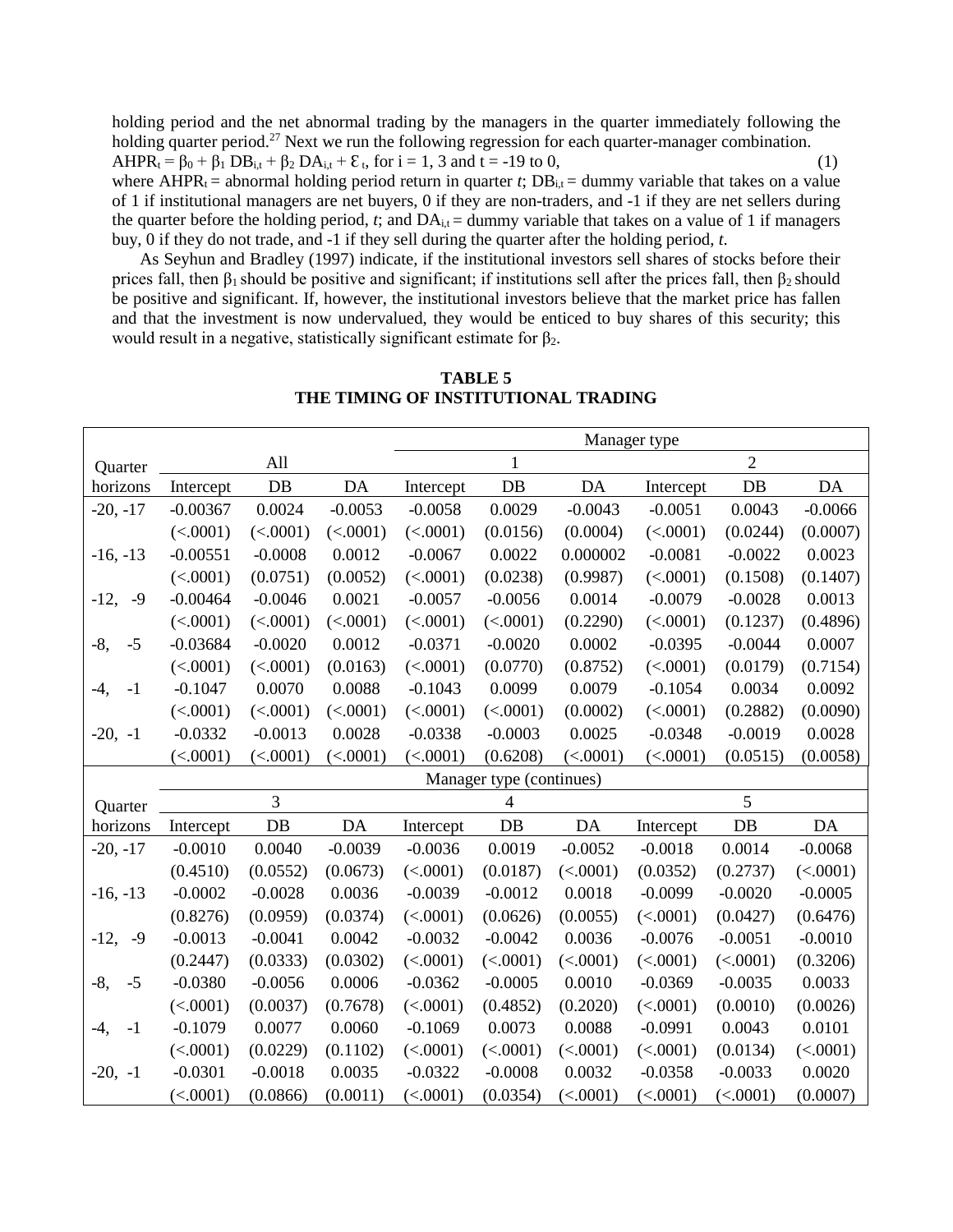**NOTES**: The table reports estimated coefficients from institution-by-institution regressions of actual quarterly holding period returns minus value-weighted index return from the Center for Research in Security Prices (CRSP) on the abnormal number of shares traded in the quarterly intervals before and after the holding period. The results are reported for all institutions, and then categorized by manager type: 1=banks, 2=insurance companies, 3=investment companies and their managers, 4=independent investment advisors, and 5=all others. Abnormal trades are coded as one of the three dummy variables: -1 if sales, 0 if no trading, and 1 if purchases. P-values are reported in parentheses.

In Table 5 we report time-series estimates of the coefficients of the estimating equation for all institutions in the sample, by manager type, and by year prior to bankruptcy filing, with the final rows being for the aggregated five-year period. The signs of the coefficients for before-holding period trading (DB) are mixed during the five-year period we analyze. While one might argue that there is an indication of strategic trading in year t-1 (DB's coefficient is 0.007), the overall five-year coefficient is -0.0013 which is significant and suggestive, for the period, of purchasing before prices fall. Further, the estimates for coefficients on after-holding-period abnormal trading (DA) are positive from t-4 forward (and in aggregate for the entire period), suggesting that institutions sell shares of distressed firms after prices fall. Turning to our results by manager type, we find qualitatively similar results as for all managers in the sample.<sup>28</sup>

To analyze trading size effects of large transactions as more informative trades, we compare returns across firms by partitioning the number of shares traded into three groups: small, medium, and large. The upper and lower bounds of each group are determined based on the highest and the lowest number of shares traded in each group. We divided all institutional net holding changes onto three groups and find the highest and the lowest number of net shares traded in each group as follows: (1) we find absolute values of the net sales, (2) we then sort all institutional trades based on their size, (3) we assign the largest 10% of all quarterly net changes to the large trading size category, and equally divide the remaining transactions between medium (45% of transactions) and small (remaining 45% of transactions) categories, finally (4) we assign the smallest transaction in the large trading category as a lower bound for this category, amounts of the largest and the smallest transactions in the medium trading size category as an upper and a lower bounds, respectively, and amount of the largest transaction in the small trading size category as an upper bound. We repeat the same partitioning for each manager type. In the first panel of Table 6 we present regression results for all institutional managers, categorized by quarter horizon relative to the filing and by trading size and in the following five panels we present the same results for each manager type.

|                            | All                    |                        |                        |                             |                        |            |                   |           |           |
|----------------------------|------------------------|------------------------|------------------------|-----------------------------|------------------------|------------|-------------------|-----------|-----------|
| <b>Ouarter</b><br>horizons |                        | T < 107,500            |                        | $107,500 \le T < 1,271,050$ |                        |            | $T > = 1,271,050$ |           |           |
|                            | Intercept              | DB                     | DA                     | Intercept                   | DB                     | DA         | Intercept         | DB        | DA        |
| $-20, -17$                 | $-0.00385$             | 0.0045                 | $-0.0078$              | $-0.0128$                   | 0.0042                 | $-0.0098$  | $-0.0170$         | 0.0109    | 0.0001    |
|                            | (<.0001)               | (<.0001)               | (<.0001)               | (<.0001)                    | (0.0276)               | (<.0001)   | (0.0020)          | (0.2846)  | (0.9900)  |
| $-16, -13$                 | $-0.00504$             | $-0.0016$              | 0.0004                 | $-0.0068$                   | $-0.0056$              | $-0.0015$  | $-0.0287$         | $-0.0056$ | $-0.0002$ |
|                            | (<.0001)               | (0.0007)               | (0.4183)               | (<.0001)                    | (<.0001)               | (0.2721)   | (<.0001)          | (0.2602)  | (0.9702)  |
| $-12,$<br>-9               | $-0.00323$             | $-0.0016$              | 0.0029                 | $-0.0036$                   | $-0.0022$              | 0.0054     | $-0.0040$         | 0.0054    | 0.0071    |
|                            | (<.0001)               | (0.0014)               | $\left( <.0001\right)$ | (<.0001)                    | (0.0882)               | (<.0001)   | (0.0954)          | (0.2092)  | (0.1007)  |
| $-5$<br>$-8,$              | $-0.02265$             | $-0.0028$              | 0.0011                 | $-0.0258$                   | $-0.0077$              | 0.0038     | $-0.0184$         | $-0.0056$ | 0.0106    |
|                            | (<.0001)               | (<.0001)               | (0.0529)               | (<.0001)                    | $\left( <.0001\right)$ | (0.0077)   | (<.0001)          | (0.2283)  | (0.0290)  |
| -4.<br>$-1$                | $-0.0917$              | 0.0055                 | 0.0106                 | $-0.1098$                   | 0.0004                 | $-0.00172$ | $-0.1306$         | $-0.0123$ | $-0.0115$ |
|                            | $\left( <.0001\right)$ | $\left( <.0001\right)$ | $\leq 0001$            | (<.0001)                    | (0.8363)               | (0.4266)   | (<.0001)          | (0.0539)  | (0.1091)  |

**TABLE 6 THE TIMING OF INSTITUTIONAL TRADING, CATEGORIZE BY TRANSACTION SIZE**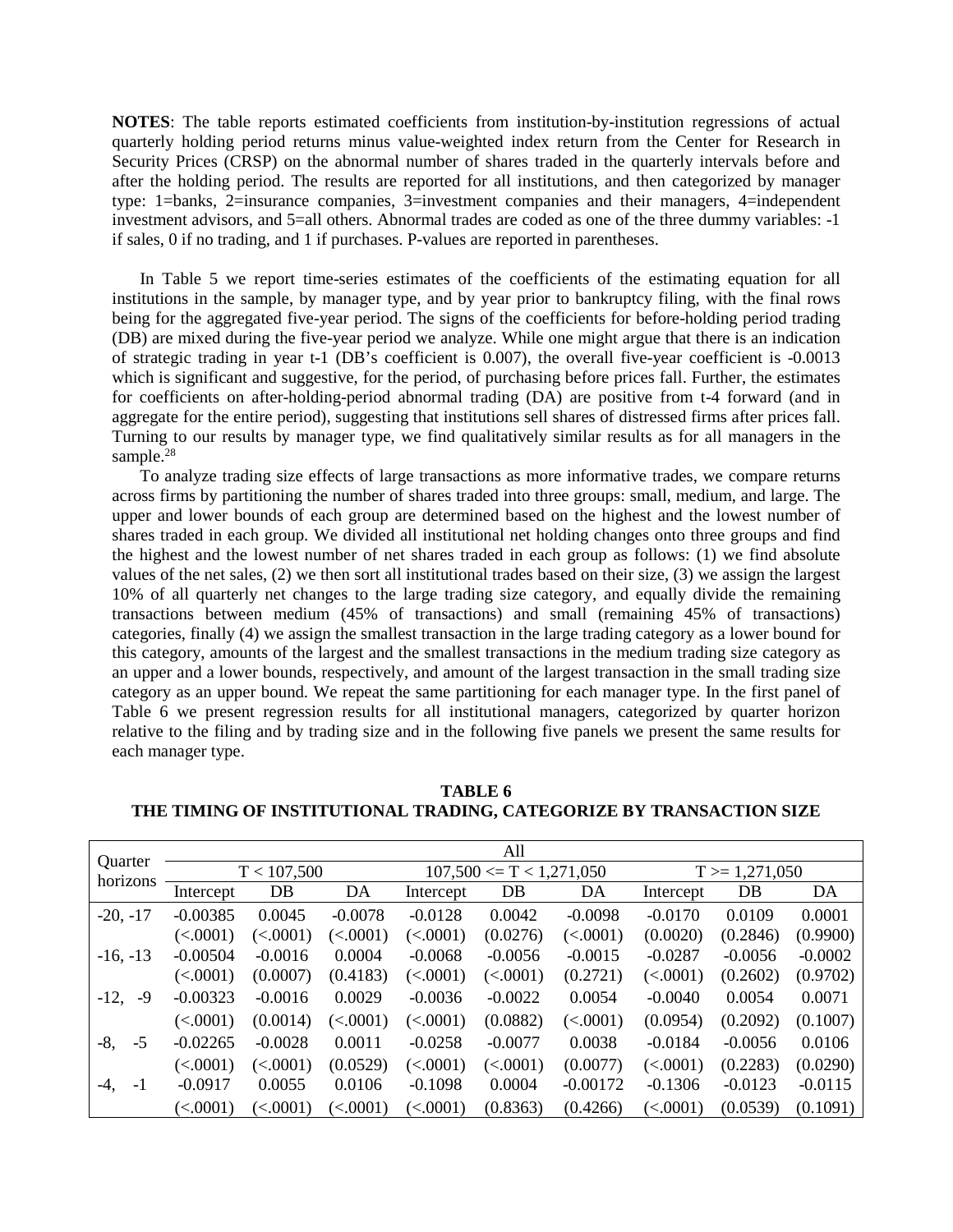| (TABLE 6 continues) |                                          |             |           |           |                               |           |                 |                    |           |
|---------------------|------------------------------------------|-------------|-----------|-----------|-------------------------------|-----------|-----------------|--------------------|-----------|
|                     |                                          |             |           |           | All (continues)               |           |                 |                    |           |
| Quarter<br>horizons |                                          | T < 107,500 |           |           | $107,500 \le T \le 1,271,050$ |           |                 | $T > = 1,271,050$  |           |
|                     | Intercept                                | $DB$        | DA        | Intercept | DB                            | DA        | Intercept       | $DB$               | DA        |
| $-20, -1$           | $-0.0318$                                | $-0.0007$   | 0.0029    | $-0.0398$ | $-0.0045$                     | 0.0002    | $-0.0561$       | $-0.0084$          | $-0.0041$ |
|                     | (<.0001)                                 | (0.0215)    | (<.0001)  | (<.0001)  | (<.0001)                      | (0.8167)  | (<.0001)        | (0.0037)           | (0.1815)  |
|                     |                                          |             |           |           | Manager type 1                |           |                 |                    |           |
| Quarter<br>horizons |                                          | T < 44,473  |           |           | $44,473 \le T \le 588,400$    |           |                 | $T > = 588,400$    |           |
|                     | Intercept                                | DB          | DA        | Intercept | $DB$                          | DA        | Intercept       | DB                 | DA        |
| $-20, -17$          | $-0.0049$                                | 0.0045      | $-0.0071$ | $-0.0094$ | 0.0094                        | $-0.0057$ | $-0.0081$       | 0.0029             | $-0.0063$ |
|                     | (<.0001)                                 | (0.0041)    | (<.0001)  | (0.0002)  | (0.0151)                      | (0.1377)  | (0.3760)        | (0.8515)           | (0.6799)  |
| $-16, -13$          | $-0.0066$                                | 0.0008      | $-0.0007$ | $-0.0085$ | $-0.0025$                     | 0.0012    | $-0.0281$       | $-0.0084$          | 0.0000    |
|                     | (<.0001)                                 | (0.4912)    | (0.5485)  | (<.0001)  | (0.3475)                      | (0.6501)  | (<.0001)        | (0.2360)           | (0.9952)  |
| $-12,$<br>$-9$      | $-0.0056$                                | $-0.0017$   | 0.0028    | $-0.0038$ | $-0.0017$                     | 0.0057    | $-0.0124$       | $-0.0038$          | 0.0019    |
|                     | (<.0001)                                 | (0.1246)    | (0.0150)  | (0.0285)  | (0.5265)                      | (0.0365)  | (0.0010)        | (0.5630)           | (0.7820)  |
| $-8,$<br>$-5$       | $-0.0223$                                | $-0.0030$   | $-0.0005$ | $-0.0277$ | $-0.0041$                     | 0.0007    | $-0.0266$       | $-0.0063$          | 0.0033    |
|                     | (<.0001)                                 | (0.0206)    | (0.7217)  | (<.0001)  | (0.1738)                      | (0.8184)  | (<.0001)        | (0.3640)           | (0.6620)  |
| $-1$<br>$-4,$       | $-0.0909$                                | 0.0079      | 0.0091    | $-0.1076$ | 0.0013                        | 0.0074    | $-0.1214$       | $-0.0114$          | 0.0062    |
|                     | (<.0001)                                 | (<.0001)    | (<.0001)  | (<.0001)  | (0.7476)                      | (0.1079)  | (<.0001)        | (0.3292)           | (0.6247)  |
| $-20, -1$           | $-0.0321$                                | 0.00012     | 0.0020    | $-0.0400$ | $-0.0009$                     | 0.0034    | $-0.0527$       | $-0.0102$          | 0.0009    |
|                     | (<.0001)                                 | (0.8497)    | (0.0025)  | (<.0001)  | (0.5724)                      | (0.0433)  | (<.0001)        | (0.0262)           | (0.8568)  |
|                     |                                          |             |           |           | Manager type 2                |           |                 |                    |           |
| Quarter<br>horizons | T < 32,992<br>$32,992 \le T \le 515,080$ |             |           |           |                               |           | $T > = 515,080$ |                    |           |
|                     | Intercept                                | $DB$        | DA        | Intercept | DB                            | DA        | Intercept       | $DB$               | DA        |
| $-20, -17$          | $-0.0036$                                | 0.0082      | $-0.0072$ | $-0.0141$ | 0.0076                        | $-0.0120$ | $-0.0102$       | $-0.0124$          | $-0.0338$ |
|                     | (0.0319)                                 | (0.0010)    | (0.0031)  | (<.0001)  | (0.1767)                      | (0.0307)  | (0.2759)        | (0.4507)           | (0.0407)  |
| $-16, -13$          | $-0.0072$                                | $-0.0039$   | 0.0007    | $-0.0109$ | $-0.0034$                     | $-0.0015$ | $-0.0273$       | $-0.0041$          | $-0.0098$ |
|                     | (<.0001)                                 | (0.0306)    | (0.6884)  | (<.0001)  | (0.3381)                      | (0.6756)  | (<.0001)        | (0.7395)           | (0.4340)  |
| $-12,$<br>$-9$      | $-0.0059$                                | 0.0003      | 0.0025    | $-0.0052$ | $-0.0019$                     | 0.0044    | $-0.0091$       | 0.0011             | 0.0191    |
|                     | (<.0001)                                 | (0.8669)    | (0.2067)  | (0.0204)  | (0.6066)                      | (0.2345)  | (0.1472)        | (0.9211)           | (0.0709)  |
| $-8,$<br>$-5$       | $-0.0252$                                | $-0.0055$   | $-0.0006$ | $-0.0303$ | 0.0005                        | 0.0042    | $-0.0325$       | $-0.0154$          | 0.0129    |
|                     | (<.0001)                                 | (0.0090)    | (0.7648)  | (<.0001)  | (0.9007)                      | (0.3331)  | (<.0001)        | (0.1691)           | (0.2635)  |
| $-1$<br>-4,         | $-0.0899$                                | 0.0027      | 0.0133    | $-0.1108$ | $-0.0073$                     | $-0.0036$ | $-0.1374$       | $-0.0157$          | $-0.0076$ |
|                     | (<.0001)                                 | (0.3408)    | (<.0001)  | (<.0001)  | (0.2148)                      | (0.5893)  | (<.0001)        | (0.3903)           | (0.7158)  |
| $-20, -1$           | $-0.0324$                                | $-0.0013$   | 0.0030    | $-0.0404$ | $-0.0023$                     | 0.0006    | $-0.0576$       | $-0.0128$          | 0.0001    |
|                     | (<.0001)                                 | (0.2442)    | (0.0080)  | (<.0001)  | (0.3178)                      | (0.8009)  | (<.0001)        | (0.0734)           | (0.9893)  |
|                     |                                          |             |           |           | Manager type 3                |           |                 |                    |           |
| Quarter<br>horizons |                                          | T < 98,309  |           |           | $98,309 \le T \le 1,440,556$  |           |                 | $T \geq 1,440,556$ |           |
|                     | Intercept                                | $DB$        | DA        | Intercept | DB                            | DA        | Intercept       | $DB$               | DA        |
| $-20, -17$          | $-0.0018$                                | 0.0057      | $-0.0083$ | $-0.0121$ | 0.0029                        | $-0.0066$ | $-0.0317$       | $-0.0263$          | 0.0113    |
|                     | (0.3237)                                 | (0.0343)    | (0.0019)  | (0.0010)  | (0.6130)                      | (0.2503)  | (0.0028)        | (0.1660)           | (0.5633)  |
| $-16, -13$          | 0.0001                                   | $-0.0015$   | 0.0028    | 0.0032    | $-0.0056$                     | 0.0001    | $-0.0255$       | 0.0137             | $-0.0160$ |
|                     | (0.9677)                                 | (0.4476)    | (0.1527)  | (0.1992)  | (0.1667)                      | (0.9755)  | (0.0010)        | (0.3185)           | (0.2557)  |
| $-12, -9$           | 0.0007                                   | $-0.0033$   | 0.0035    | $-0.0021$ | $-0.0021$                     | 0.0099    | $-0.0024$       | 0.0114             | $-0.0016$ |
|                     | (0.5636)                                 | (0.1030)    | (0.0882)  | (0.3840)  | (0.6192)                      | (0.0171)  | (0.7138)        | (0.3520)           | (0.8982)  |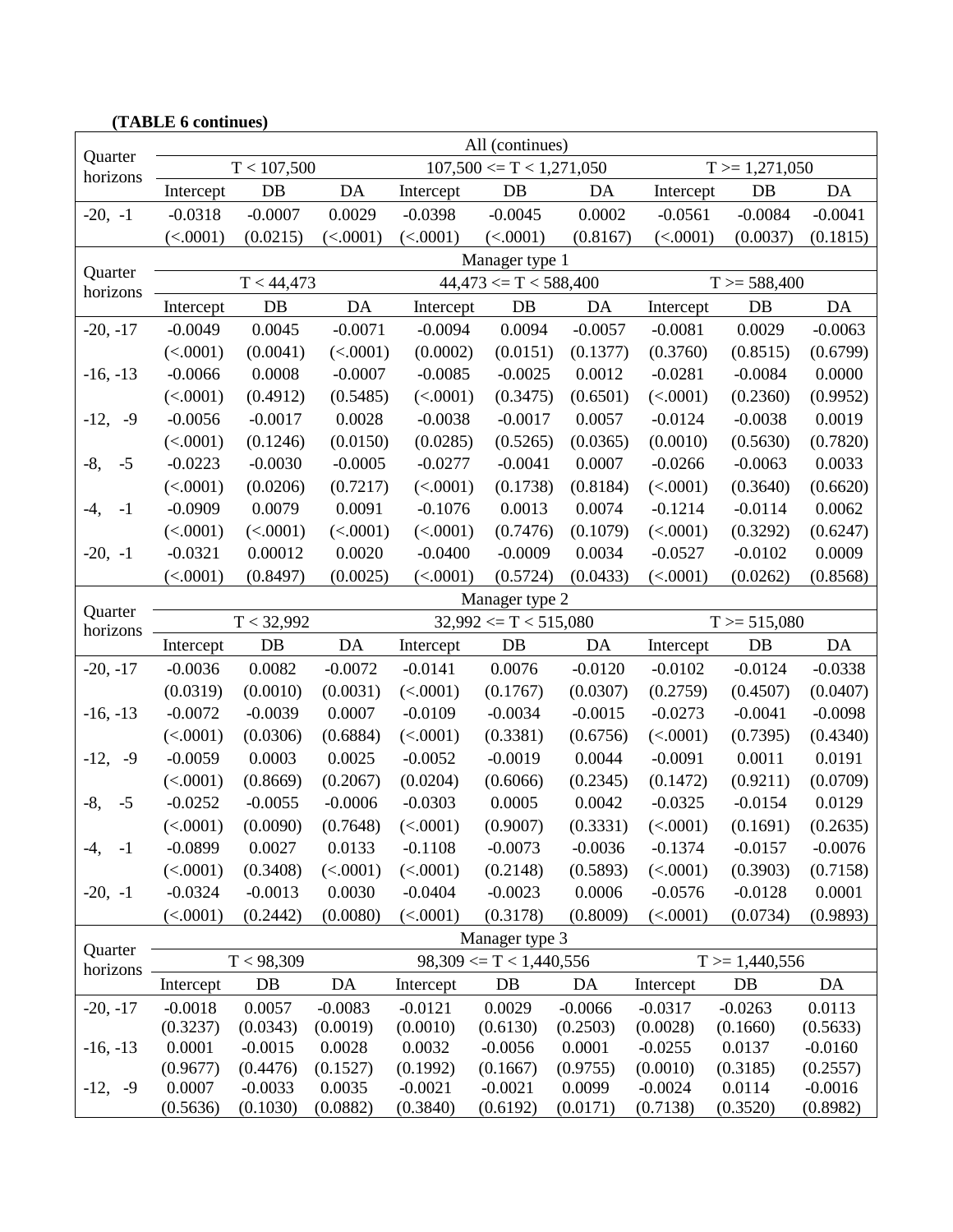|                     |                |            |           |                              | Manager type 3 (continues)   |           |                   |                    |           |
|---------------------|----------------|------------|-----------|------------------------------|------------------------------|-----------|-------------------|--------------------|-----------|
| Quarter<br>horizons |                | T < 98,309 |           |                              | $98,309 \le T \le 1,440,556$ |           |                   | $T \geq 1,440,556$ |           |
|                     | Intercept      | DB         | DA        | Intercept                    | DB                           | DA        | Intercept         | DB                 | DA        |
| $-5$<br>$-8,$       | $-0.0220$      | $-0.0053$  | 0.0010    | $-0.0244$                    | $-0.0124$                    | 0.0063    | $-0.0304$         | $-0.0009$          | 0.0092    |
|                     | (<.0001)       | (0.0236)   | (0.6638)  | (<.0001)                     | (0.0062)                     | (0.1570)  | (<.0001)          | (0.9402)           | (0.4640)  |
| -4,<br>$-1$         | $-0.0917$      | 0.0069     | 0.0097    | $-0.1124$                    | $-0.0055$                    | $-0.0008$ | $-0.1198$         | $-0.0095$          | $-0.0026$ |
|                     | (<.0001)       | (0.0245)   | (0.0056)  | (<.0001)                     | (0.3640)                     | (0.9055)  | (<.0001)          | (0.5965)           | 0.8945    |
| $-20, -1$           | $-0.0279$      | $-0.0004$  | 0.0032    | $-0.0341$                    | $-0.0070$                    | 0.0036    | $-0.0556$         | 0.0002             | $-0.0069$ |
|                     | (<.0001)       | (0.7179)   | (0.0075)  | (<.0001)                     | (0.0030)                     | (0.1350)  | (<.0001)          | (0.9815)           | (0.3907)  |
|                     | Manager type 4 |            |           |                              |                              |           |                   |                    |           |
| Quarter<br>horizons | T < 86,925     |            |           | $86,925 \le T \le 1,141,500$ |                              |           | $T > = 1,141,500$ |                    |           |
|                     | Intercept      | DB         | DA        | Intercept                    | DB                           | DA        | Intercept         | DB                 | DA        |
| $-20, -17$          | $-0.0039$      | 0.0036     | $-0.0077$ | $-0.0115$                    | 0.0026                       | $-0.0113$ | $-0.0198$         | 0.0222             | $-0.0067$ |
|                     | (<.0001)       | (0.0003)   | (<.0001)  | (<.0001)                     | (0.2812)                     | (<.0001)  | (0.0064)          | (0.1063)           | (0.6270)  |
| $-16, -13$          | $-0.0039$      | $-0.0014$  | 0.0011    | $-0.0035$                    | $-0.0059$                    | $-0.0023$ | $-0.0264$         | $-0.0129$          | 0.0063    |
|                     | (<.0001)       | (0.0584)   | (0.1368)  | (0.0012)                     | (0.0005)                     | (0.1948)  | (<.0001)          | (0.0544)           | (0.3776)  |
| $-12,$<br>$-9$      | $-0.0018$      | $-0.0011$  | 0.0041    | $-0.0025$                    | $-0.0043$                    | 0.0032    | $-0.0024$         | 0.01006            | 0.0137    |
|                     | (<.0001)       | (0.1372)   | (<.0001)  | (0.0152)                     | (0.0111)                     | (0.0620)  | (0.4605)          | (0.0758)           | (0.0185)  |
| $-8,$<br>$-5$       | $-0.0214$      | $-0.0004$  | 0.0022    | $-0.0252$                    | $-0.0096$                    | 0.0028    | $-0.0177$         | 0.0036             | 0.0093    |
|                     | (<.0001)       | (0.6169)   | (0.0098)  | (<.0001)                     | (<.0001)                     | (0.1335)  | (<.0001)          | (0.5976)           | (0.1890)  |
| $-4,$<br>$-1$       | $-0.0927$      | 0.0059     | 0.0113    | $-0.1085$                    | 0.0038                       | $-0.0033$ | $-0.1337$         | $-0.0083$          | $-0.0129$ |
|                     | (<.0001)       | (<.0001)   | (<.0001)  | (<.0001)                     | (0.1282)                     | (0.2410)  | (<.0001)          | (0.3134)           | (0.1681)  |
| $-20, -1$           | $-0.0306$      | 0.0002     | 0.0037    | $-0.0371$                    | $-0.0050$                    | $-0.0010$ | $-0.0558$         | $-0.0029$          | $-0.0030$ |
|                     | (<.0001)       | (0.5890)   | (<.0001)  | (<.0001)                     | (<.0001)                     | (0.3398)  | (<.0001)          | (0.4479)           | (0.4609)  |
| Quarter             |                |            |           |                              | Manager type 5               |           |                   |                    |           |
| horizons            |                | T < 46,243 |           |                              | $46,243 \le T \le 748,100$   |           |                   | $T > = 748,100$    |           |
|                     | Intercept      | $DB$       | DA        | Intercept                    | DB                           | DA        | Intercept         | $DB$               | DA        |
| $-20, -17$          | $-0.0016$      | 0.0042     | $-0.0078$ | $-0.0121$                    | 0.0117                       | $-0.0123$ | $-0.0159$         | $-0.0134$          | $-0.0052$ |
|                     | (0.1589)       | (0.0145)   | (<.0001)  | (<.0001)                     | (0.0012)                     | (0.0005)  | (0.0558)          | (0.3117)           | (0.6944)  |
| $-16, -13$          | $-0.0074$      | $-0.0041$  | $-0.0011$ | $-0.0138$                    | $-0.0042$                    | $-0.0040$ | $-0.0254$         | $-0.0062$          | 0.0017    |
|                     | (<.0001)       | (0.0003)   | (0.3550)  | (<.0001)                     | (0.0912)                     | (0.1108)  | (<.0001)          | (0.4621)           | (0.8465)  |
| $-12, -9$           | $-0.0047$      | $-0.0023$  | $-0.0003$ | $-0.0043$                    | 0.0001                       | 0.0047    | $-0.0142$         | 0.0012             | 0.0027    |
|                     | (<.0001)       | (0.0337)   | (0.7974)  | (0.0013)                     | (0.9864)                     | (0.0298)  | (0.0003)          | (0.8659)           | (0.6911)  |
| $-8,$<br>$-5$       | $-0.0246$      | $-0.0051$  | 0.0013    | $-0.0236$                    | $-0.0060$                    | 0.0026    | $-0.0168$         | $-0.0163$          | $-0.0046$ |
|                     | (<.0001)       | (<.0001)   | (0.3121)  | (<.0001)                     | (0.0136)                     | (0.2841)  | (<.0001)          | (0.0271)           | (0.5551)  |
| $-1$<br>-4,         | $-0.0880$      | 0.0055     | 0.0116    | $-0.0995$                    | $-0.0026$                    | 0.0012    | $-0.1185$         | $-0.0152$          | $-0.0164$ |
|                     | (<.0001)       | (0.0006)   | (<.0001)  | (<.0001)                     | (0.4243)                     | (0.7357)  | (<.0001)          | (0.1358)           | (0.1544)  |
| $-20, -1$           | $-0.0340$      | $-0.0023$  | 0.0022    | $-0.0407$                    | $-0.0047$                    | 0.0001    | $-0.0539$         | $-0.0175$          | $-0.0064$ |
|                     | (<.0001)       | (0.0004)   | (0.0009)  | (<.0001)                     | (0.0006)                     | (0.9515)  | (<.0001)          | (0.0002)           | (0.1942)  |

## **(TABLE 6 continues)**

**NOTES**: The upper and lower bounds of each trading size group are determined based on the highest and the lowest number of shares traded in each group.

Interestingly, in the largest transaction size category the coefficients for before-holding period trading (DB) are negative and statistically significant for all institutional investors and manager types 1 (banks), 2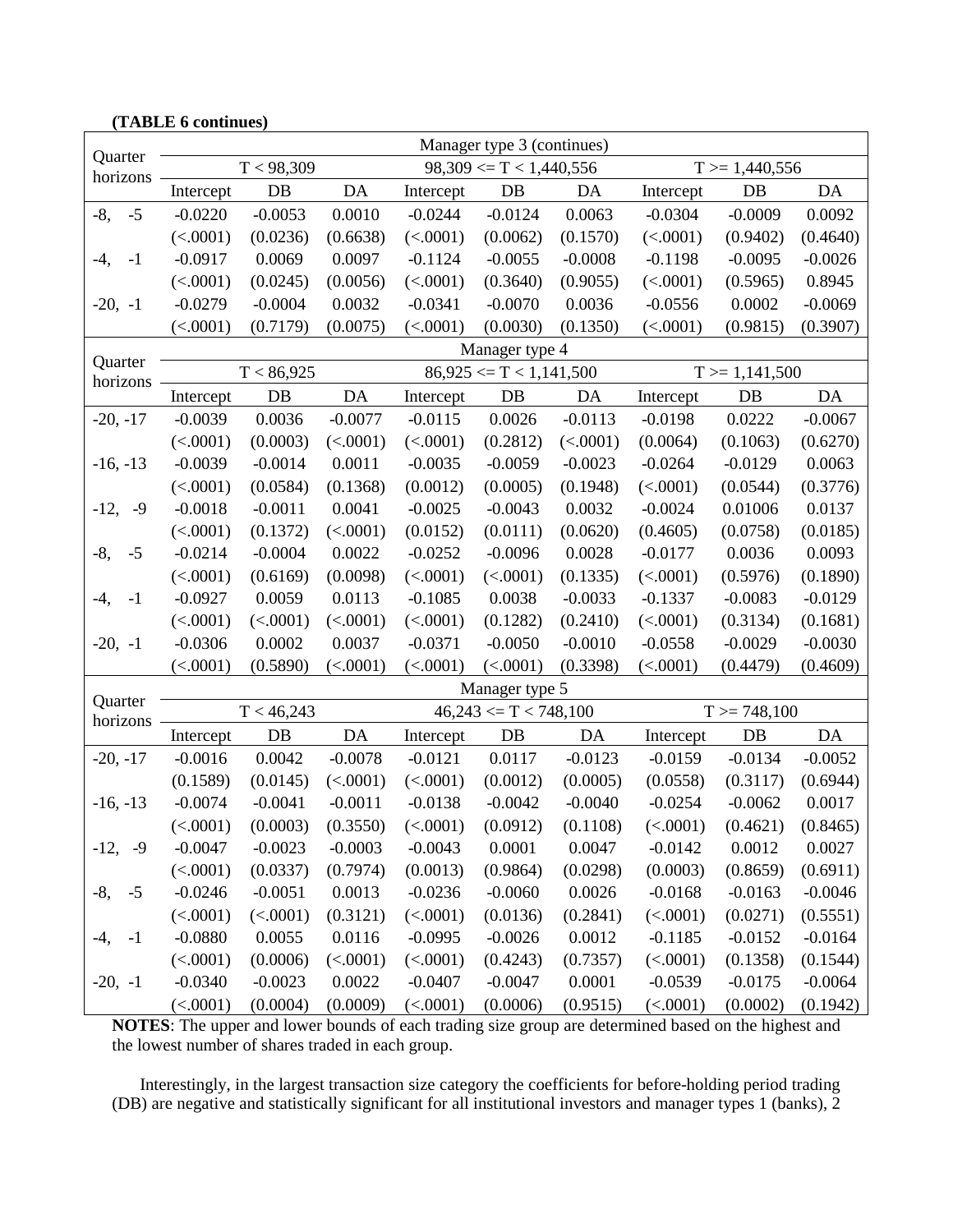(insurance companies), and 5 (all others) during the five-year period we analyze. While one would expect large trades to be more informative, we find that these transactions are an indication of institutional share purchases before the prices decline. The overall five-year coefficient is -0.01, which is statistically significant. The estimates for coefficients on after-holding-period abnormal trading (DA) are not different from zero. We reject our second hypothesis that institutional investors sell shares of distressed firms to avoid capital losses and that they invest similarly to insiders who sell (postpone purchase) shares before significant stock-price decreases and buy (postpone sales) before significant price increases.

#### **V. CONCLUSION**

In this paper we analyze the investment behavior of institutional managers who hold firms that subsequently file bankruptcy petitions. We find that during the five-year period preceding a bankruptcy filing managers are net buyers with a positive abnormal net number of shares (versus the control sample) traded during the period. When analyzing institutional trading behavior for five years prior to bankruptcy filing we find that institutional investors do not sell heavily until the year prior to filing and during the quarter of filing. As opposed to the group as a whole, investment company managers are heavy sellers during the entire period.

Irrespective of these findings, we attempt to assess the likelihood of institutions starting to sell earlier during the five-year period preceding a bankruptcy filing in relationship to important firm-specific operating and market variables. The propensity of institutional managers to start selling shares of bankrupt firms sooner appears to positively correlate with firm's leverage; it negatively correlates with firm's size, ROA, market debt-to-equity and current ratios, as well as its riskiness. We observe strong signs of herding when assessing what prompts the institutions to start selling and find that smaller shareholdings of all institutional investors and of the largest ten institutional investors, as well as fewer institutions owning the same security tend to increase the likelihood of institutional managers to start selling shares well in advance of a bankruptcy filing.

Given institutional managers do not seem to sell early in the pre-bankruptcy process we attempt to find signs of a sound logic in the institutions' investment strategy. We evaluate the timing of institutional managers' trading and determine whether they sell securities of bankrupt firms before the share prices fall significantly avoiding great capital losses. We fail to find evidence that institutional stockholders trade strategically and avoid material price declines before they occur.

In our analysis of institutional investment behavior we do not find convincing evidence that would persuade us to believe in sophistication, ingenuity, and astuteness of institutions' investment strategies–at least as it might pertain to firms during the five years prior to filing Chapter 11 petitions. As much and as hard as we have tried to find signs of any of these qualities, we disappoint ourselves with findings of irrational herding behavior and delayed reaction to the signs of trouble that bankrupt firms start showing several years before they file for reorganization. We provide support for earlier findings that suggest that institutional herding is a result of irrational psychological behavior and those managers' herding and feedback trading are a fad possibly encouraged by agency problems.

### **ENDNOTES**

- 1. Or identify and divest assets that have low or negative potential returns.
- 2. According to Hotchkiss and Strickland (2003) who investigate investor composition, low turnover institutional investors (those with average holding period of 3 years or longer) own the greatest percentage of shares outstanding (mean of 27.4% and median of 27.5%); high turnover managers, with holding period of less than 1.5 years, hold on average 10.8% of shares outstanding (with median of 8.7%). Maug (1998) finds that information cost and cost of monitoring inversely relates to market liquidity and that frequently traded shares reduce institutional investors' incentives to gather information through monitoring because the share liquidity allows institutions to sell their holdings more easily. We believe that the marginal benefits institutional investors gain from information gathering and analysis must exceed their marginal costs for the investors to consider these expenditures.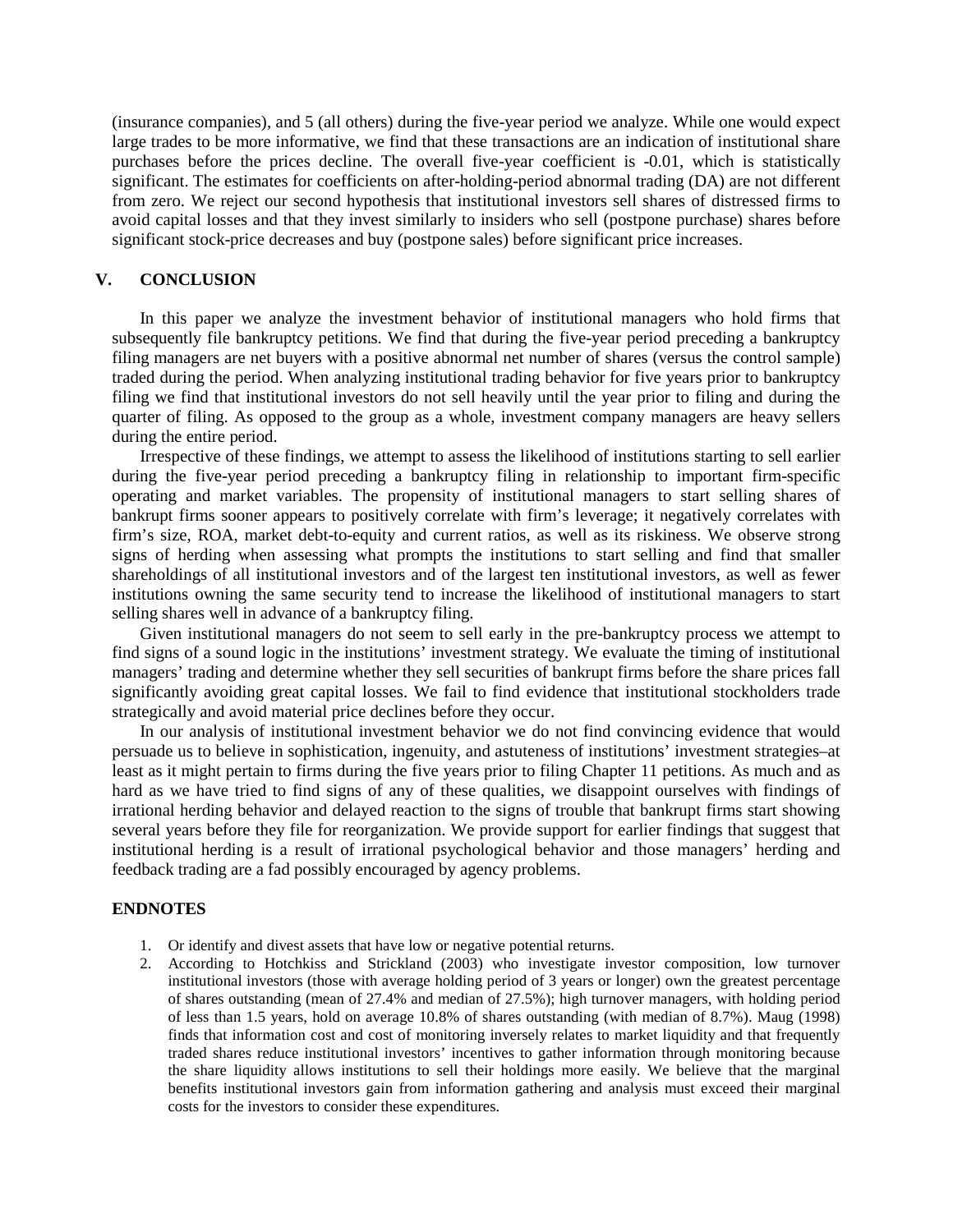- 3. On November 1, 2012 The *Wall Street Journal's* professional edition with Factiva announced the launch of Vega-Chi trading platform solely for institutional investors. The platform focuses on high yield and distressed securities only and offers institutional investors the ability to trade directly with each other. This launch indicates that institutional investors have an appetite for shares of distressed firms and risky investments. Previously, in the October 22, 2012 issue of the *Journal*, Nick Elliott reports that according to the Institutional Shareholder Services (ISS) annual survey, investors rank "risk oversight" in sixth place on a list of nine other topics, two notches down from previous ISS surveys in 2010 and 2011, when it ranked as the fourth-highest concern.
- 4. This question addresses the issue of institutional herding during five years preceding bankruptcy filings. It also addresses institutional independence of analysis.
- 5. Falkenstein (1996) explains this occurrence with fund managers taking advantage of the option-like payoff to their relative performance by avoiding the lowest volatility stocks rather than investing in the most highly volatile stocks.
- 6. Nofsinger and Sias (1999, footnote 1, p.1,) define feedback trading as a special case of herding that "results when lag returns, or variables correlated with lag returns (e.g., earnings momentum, decisions of previous traders, changes in firms characteristics, etc.), act as the common signal; herding is a group of investors trading in the same direction over a period of time."
- 7. Refer to<http://www.sec.gov/answers/form13f.htm> for further SEC filing guidelines.
- 8. Thomson Reuters adjusts the reported holdings and net changes for stock splits (including reverse stock splits which are a more frequent occurrence in the case of bankrupt firms), and we use the split-adjusted values.
- 9. The institutions may not necessarily sell their entire holdings when they stop the SEC's 13f reporting. Some institutions may sell-off and some may have their holdings fall under the SEC's reporting threshold requirement. By assuming that all institutions that stop the reporting sell-off their shareholdings we obtain more conservative results in our analysis of timeliness of institutional selling of shares of struggling firms as they approach bankruptcy.
- 10. There were 689 firms (or 38% of 1,831 firms in the initial sample) that were not held by institutions during 1988-2011 time period.
- 11. The mean (median) number of institutional investors per firm is 109 (56).
- 12. We calculate the following performance related variables based on the Compustat data: sales divided by total assets; operating income before depreciation divided by total assets (operating ROA); net income divided by total assets (ROA); total liabilities divided by total assets; total liabilities divided by market value of equity; current assets divided by current liabilities (current ratio); cash divided by current liabilities (cash ratio); and a sum of common equity, deferred taxes, and investment tax credit divided by market capitalization (B/M ratio). Altman's Z-score (Altman, 1968) is defined as 3.3x((pretax income + interest expense)/total assets) +  $0.999x$ (sales/total assets) +  $0.6x$ (market capitalization/total liabilities) + 1.2x(working capital/total assets) + 1.4(retained earnings/total assets).
- 13. An unanswered question at this point is whether some of these firms execute SEOs during this five year period, which may partially drive the unexpected lack of a decline in mean market capitalization until year t-1. In addition, we observe an increase in the number of firms from year t-5 to t-2 and then a sharp decrease from year t-2 to the quarter of bankruptcy.
- 14. However, both current and cash ratios are unexpectedly high at t=0. These results may be because we lose smaller firms from our sample during the later quarters (we lose about 1/4 of the firms from t-2 to t-1 and then another  $2/3$  of the firms from t-1 to t=0). Hence, increases in total assets, sales, and debt-to-assets ratio as the firms approach bankruptcy filings is indication of having larger firms in the sample, which are allowed a bigger leverage than smaller firms that are no longer in the sample.
- 15. Again, with some t=0 improvement.
- 16. Some occur before Chapter 11 filing, but well after public knowledge that filing is either certain or near certain; thus these too are reactive, not proactive.
- 17. Using the median holdings, the largest institution (five largest institutions) held 7.56 percent (20.25 percent) of struggling firms five years prior to filing and by year t-2 this had only been reduced to 7.35 percent (17.22 percent). In year t-1 it was 5.59 percent (11.83 percent).
- 18. Not all firms had institutional ownership every quarter (or even year); thus the number of firms reported in Table 2, in any given year is fewer than the sample size of 1,142.
- 19. By excluding firms that have filed for bankruptcy within reasonably long period of time from sample firm's filing we possibly introduce a selection bias. In addition, for firms that filed for bankruptcy earlier in our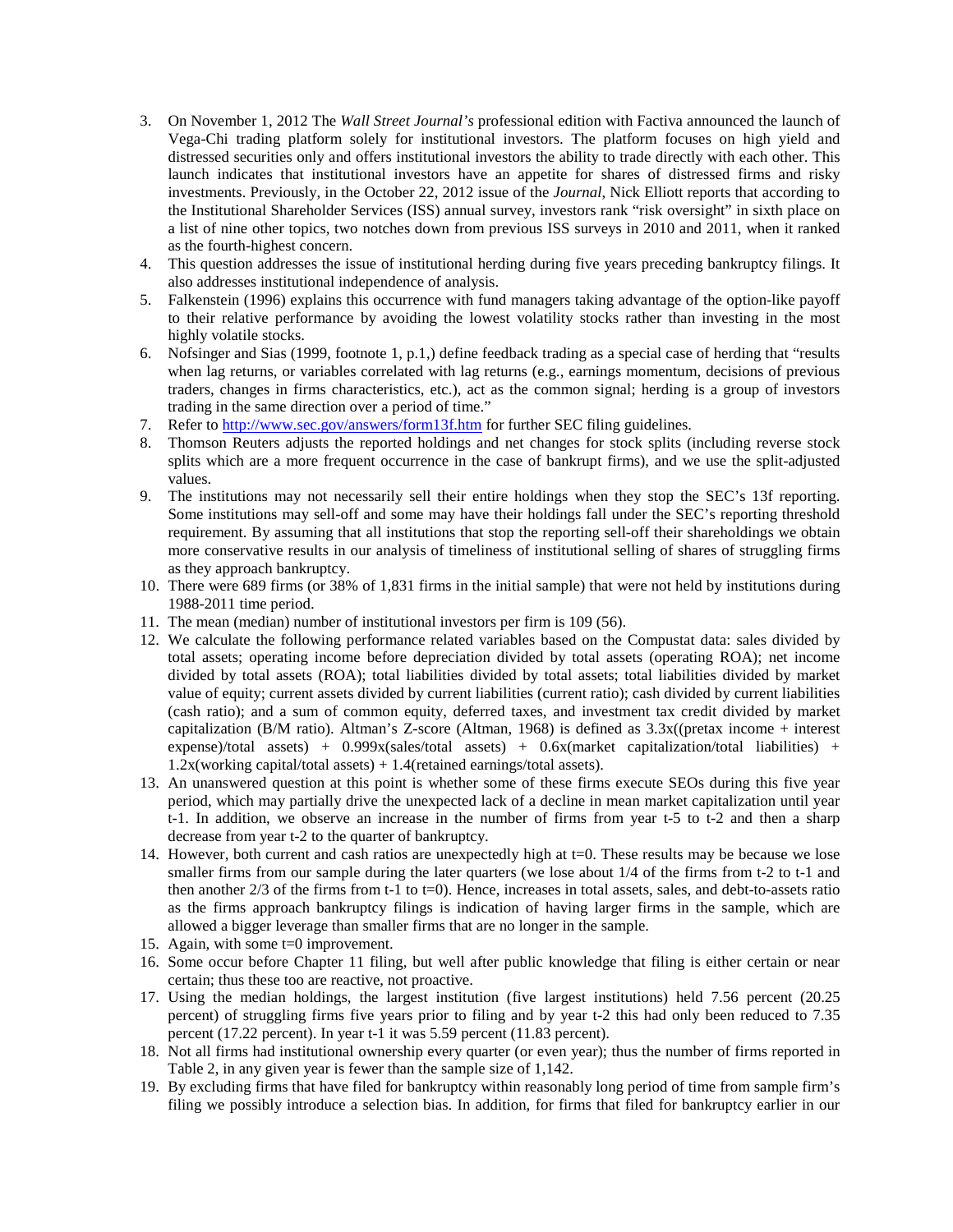sample period (for example, in 1993) we exclude many more firms that did not file from that point in time on until 2011, when our sample period ends (in our example this time period is 1993-2011), than for firms that filed for bankruptcy close to the end of our sample period (for example if a firm filed in 2010, this "exclusion" period would only be 2010-2011). In 1993, the total population of firms on CRSP consisted of 30,068 firms. During the following eighteen years (from 1993 through 2011) 1,831 firms (or 6% of the total population) filed for Chapter 11.

- 20. We have 11,459 firms in our control sample. These firms have not filed for bankruptcy between 1993 and 2011. Some firms are in the control sample more than once.
- 21. We do that to avoid comparing changes in institutional holdings, for example, for sample firms that have zero holdings for all four quarters in a given year with corresponding control firms with quarterly holdings in the same year. We also ensure that net changes in the first quarter of each year that reflect share sell-off are included in that year's data (those firms may not have an institutional holding during the remainder of the year).
- 22. Care must be exercised in looking at quarter 0 results; because of the nature of the data, we do not know what proportion of these net sales is before or after the bankruptcy filings.
- 23. Overriding both schools is the concept of monitoring. Institutions may own securities and inadequately monitor their operational performance (as opposed to using available information poorly), thus not selling when they "should" sell. As the results of Table 3 indicate there is net buying activity through year t-2, suggesting the possibility of not only poor monitoring, but, in that process, using information suggesting purchase of these firms.
- 24. The institution would have been either non-trader or net buyer in years -5 and -4.
- 25. Another situation that we encounter when determining the dependent variable for each institutional manager in the sample is when a manager becomes, for instance, a net seller for the first time in year -5 (dependent variable equals to 5), then he or she either does not trade or still sells in years -4 and -3 (in this case the dependent variable remains 5), and then buys in year -2; in this situation the "selling behavior" is still wiped out if the purchase in year -2 exceeds the absolute value of the sum of all selling or non-trading in years -5, -4, and -3; if this is not the case, then the manager's dependent variable is not changed.
- 26. We delete quarters when both holding and net change are zero to prevent comparing zero change in the sample's institutional ownership that is due to zero holding with control sample's ownership with holdings in the same quarter; this comparison would lead to an understatement of abnormal net selling for institutions in the sample.
- 27. As in Table 3, abnormal trading is calculated as the difference in the net institutional holding changes for the sample firms in a certain quarter before filing and the net institutional holding changes for corresponding control firm(s) in the same quarter.
- 28. Earlier we had found investment funds and their managers (type =3) had, in contrast with all other institutions, engaged in heavy selling throughout this time period. However, their results, as presented in Table 6, are not different from other institutions; they do not seem to sell prior to losses the firms suffer.

## **REFERENCES**

- Admati A., Pfleiderer P. & Zechner J. (1994). Large Shareholder Activism, Risk Sharing, and Financial Market Equilibrium. *The Journal of Political Economy*, 102, (6), 1097-1130.
- Almazan A., Hartzell J. & Starks L. (2005). Active Institutional Shareholders and Costs of Monitoring: Evidence from Executive Compensation. Financial Management, [34, \(4\),](http://onlinelibrary.wiley.com/doi/10.1111/fima.2005.34.issue-4/issuetoc) 5-34.
- Altman E. (1968). [Financial ratios, discriminant analysis and the prediction of corporate bankruptcy.](http://www.jstor.org/stable/10.2307/2978933) The Journal of Finance, 23, (4), 589-609.
- Arbel A., Carvell S. & Strebel P. (1983). Giraffes, Institutions and Neglected Firms. Financial Analysts Journal, 39, (3), 57-63.
- Badrinath S., Gay G. & Kale J. (1989). Patterns of Institutional Investment, Prudence, and the Managerial "Safety-Net" Hypothesis. The Journal of Risk and Insurance, 56, (4), 605-629.
- Black B. (1992). Agents Watching Agents: The Promise of Institutional Investor Voice. [UCLA Law](http://papers.ssrn.com/sol3/papers.cfm?abstract_id=1132082##)  [Review, 39,](http://papers.ssrn.com/sol3/papers.cfm?abstract_id=1132082##) 811-893.
- Brav A., Geczy G. & Gompers P. (2000). Is the abnormal return following equity issuances anomalous? Journal of Financial Economics, 56, (2), 209-249.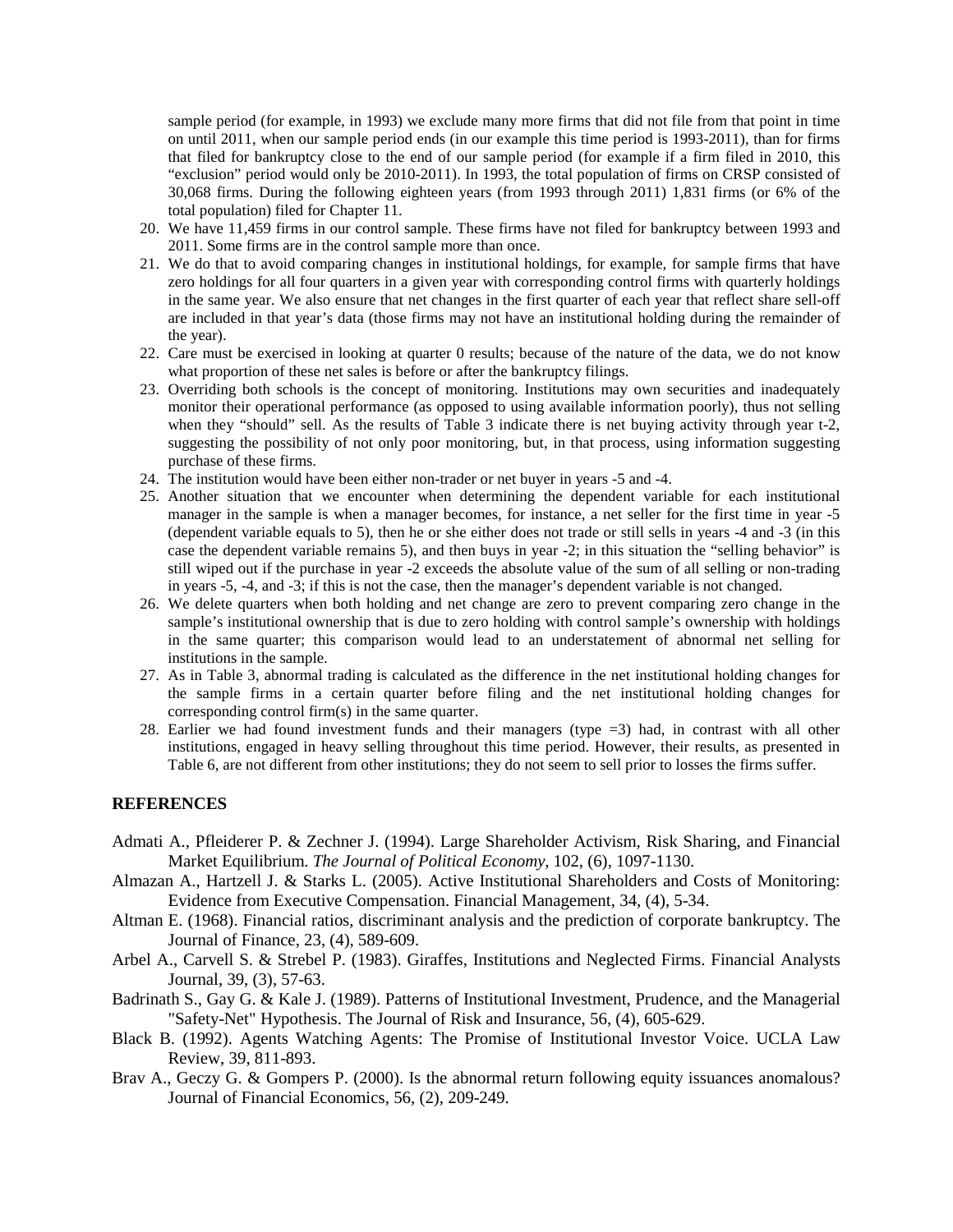- Brickley J., Lease R. & Smith C. (1988). Ownership structure and voting on antitakeover amendments. [Journal of Financial Economics,](http://www.sciencedirect.com/science/journal/0304405X) [20,](http://www.sciencedirect.com/science/journal/0304405X/20/supp/C) January-March, 267-291.
- Brown K. & Brooke B. (1993). Institutional Demand and Security Price Pressure: The Case of Corporate Spinoffs. Financial Analysts Journal, 49, (5), 53-62.
- Choi N. & Sias R. (2008). Institutional industry herding. [Journal of Financial Economics,](http://www.sciencedirect.com/science/journal/0304405X) [94,](http://www.sciencedirect.com/science/journal/0304405X/94/3) (3), 469– 491.
- Clark T. & Weinstein M. (1983). The Behavior of the Common Stock of Bankrupt Firms. The Journal of Finance, [38, \(2\)](http://onlinelibrary.wiley.com/doi/10.1111/jofi.1983.38.issue-2/issuetoc), 489–504.
- Cremers K. & Nair V. (2005). Governance Mechanisms and Equity Prices. The Journal of Finance, LX, (6), 2859-2894.
- Dreman D. & Lufkin E. (2000). Investor Overreaction: Evidence That Its Basis Is Psychological. The Journal of Psychology and Financial Markets, 1, (1), 61–75.
- Edmans A. (2009). Blockholder Trading, Market Efficiency, and Managerial Myopia. The Journal of Finance, [64, \(6\)](http://onlinelibrary.wiley.com/doi/10.1111/jofi.2009.64.issue-6/issuetoc), 2481–2513.
- Falkenstein E. (1996). Preferences for Stock Characteristics as Revealed by Mutual Fund Portfolio Holdings. The Journal of Finance, 51, (1), 111-135.
- Gillan S. & Starks L. (2000). Corporate governance proposals and shareholder activism: the role of institutional investors. Journal of Financial Economics, 57, (2), 275-305.
- Gompers P. & Metrick A. (2001). Institutional Investors and Equity Prices. The Quarterly Journal of Economics, 116, (1), 229-259.
- Gutierrez R. & Kelley E. (2009). Institutional Herding and Future Stock Returns. Working paper.
- Hotchkiss E. & Strickland D. (2003). Does Shareholder Composition Matter? Evidence from the Market Reaction to Corporate Earnings Announcements. The Journal of Finance, LVIII, (4), 1469-1498.
- Jaffe J. (1974). Special Information and Insider Trading. The Journal of Business, 47, (3), 410-428.
- Jennings W., Schnatterly K. & Seguin P. (2002). Institutional Ownership, Information and Liquidity. Innovations in Investments and Corporate Finance, 7, 41–71.
- Kadiyala P. & Rau P. (2004). Investor reaction to corporate event announcements: underreaction or overreaction? Journal of Business, 77, (4), 357-386.
- Lakonishok J., Shleifer A. & Vishny R. (1994). The Impact of Institutional Trading on Stock Prices. Journal of Financial Economics, 31, (1), 13-43.
- Maug E. (1998). Large Shareholder as Monitors: Is There a Trade-off Between Liquidity and Control? The Journal of Finance, 53, (1), 65-98.
- Noe T. (2002). Investor Activism and Financial Market Structure. The Review of Financial Studies, 15, (1), 289-318.
- Nofsinger J. & Sias R. (1999). Herding and Feedback Trading by Institutional and Individual Investors. The Journal of Finance, LIV, (6), 2263-2295.
- Rock K. 1986. [Why new issues are underpriced.](http://www.sciencedirect.com/science/article/pii/0304405X86900541) Journal of Financial Economics, 15, (1-2), 187-212.
- Rubin A. & Smith D. (2009). Institutional Ownership, Volatility and Dividends. [Journal of Banking &](http://www.sciencedirect.com/science/journal/03784266)  [Finance,](http://www.sciencedirect.com/science/journal/03784266) [33, \(4\)](http://www.sciencedirect.com/science/journal/03784266/33/4), 627–639.
- Scharfstein D. & Stein J. (1990). Herd Behavior and Investment. The American Economic Review, 80, (3), 465-479.
- Seyhun H. (1986). Insiders' profits, costs of trading, and market efficiency. [Journal of Financial](http://www.sciencedirect.com/science/journal/0304405X)  [Economics,](http://www.sciencedirect.com/science/journal/0304405X) 16, (2), 189-212.
- Seyhun H. & Bradley M. (1997). Corporate Bankruptcy and Insider Trading. The Journal of Business, 70, (2), 189-216.
- Shleifer A. & Vishny R. (1986). Large Shareholders and Corporate Control. The Journal of Political Economy, 94, (3), 461-488.
- Sias R. (2004). Institutional Herding. The Review of Financial Studies, 17, (1), 165-206.
- Wahal S. (1996). Pension Fund Activism and Firm Performance. The Journal of Financial and Quantitative Analysis, 31, (1), 1-23.